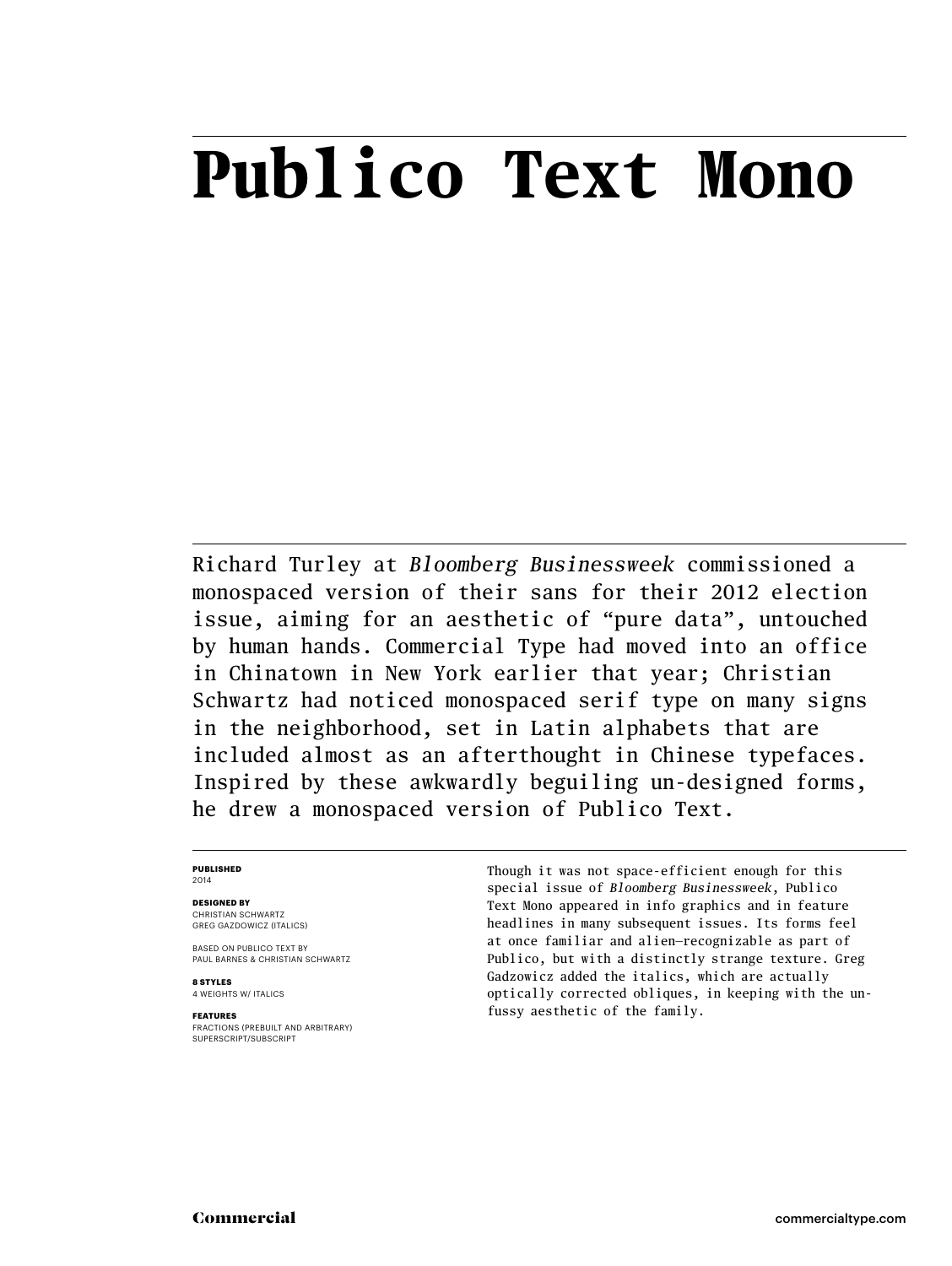Publico Text Mono Roman *Publico Text Mono Italic* Publico Text Mono Roman No. 2 *Publico Text Mono Italic No. 2* **Publico Text Mono Semibold** *Publico Text Mono Semibold Italic* **Publico Text Mono Bold** *Publico Text Mono Bold Italic*

### New York Trilogy *New York Trilogy*

Roman & Italic, 16 pt

New York Trilogy *New York Trilogy*

Roman No. 2 & Italic No. 2, 16 pt

Narrow characters like I i j and l reduce the overall density of words, and therefore make Publico Text Mono Roman feel lighter than its proportionally spaced counterparts at larger sizes. To help alleviate this for display usage, we have added a Roman No. 2, a stronger weight that better approximates the general color of the Roman weight in the other Publico families.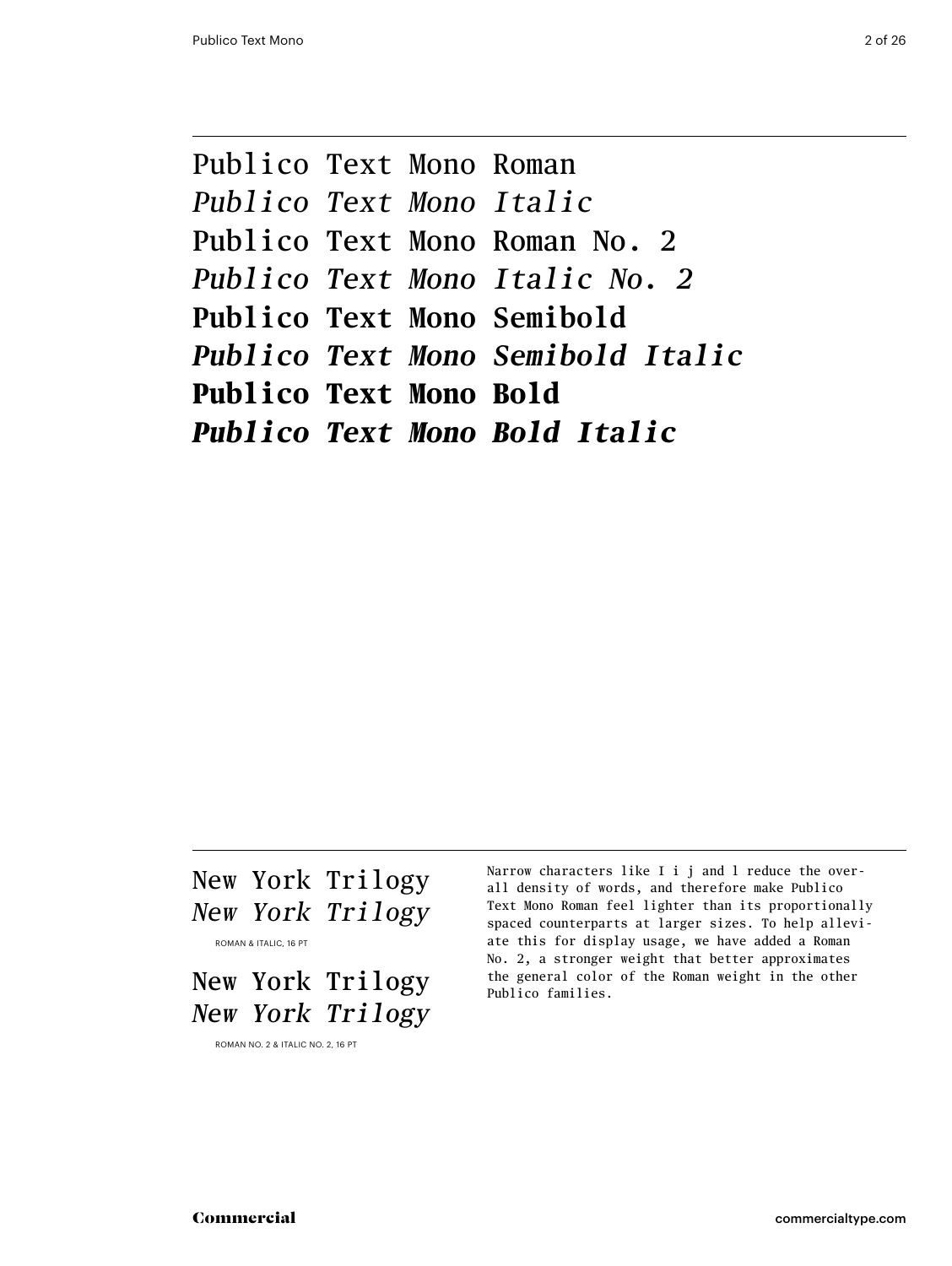# **APPLICATION** Comparisons PUBLICO TEXT MONO ROMAN, 66 P

# *Španielskej Riconoscono*

PUBLICO TEXT MONO ITALIC, 66 PT

# **Þ.JÓÐK.JÖRINN** Huomattavia

Publico Text Mono Roman No. 2, 66 Pt [alternate j]

# *restaurante Passstraßen*

PUBLICO TEXT MONO ITALIC NO. 2, 66 PT [ALTERNATE R]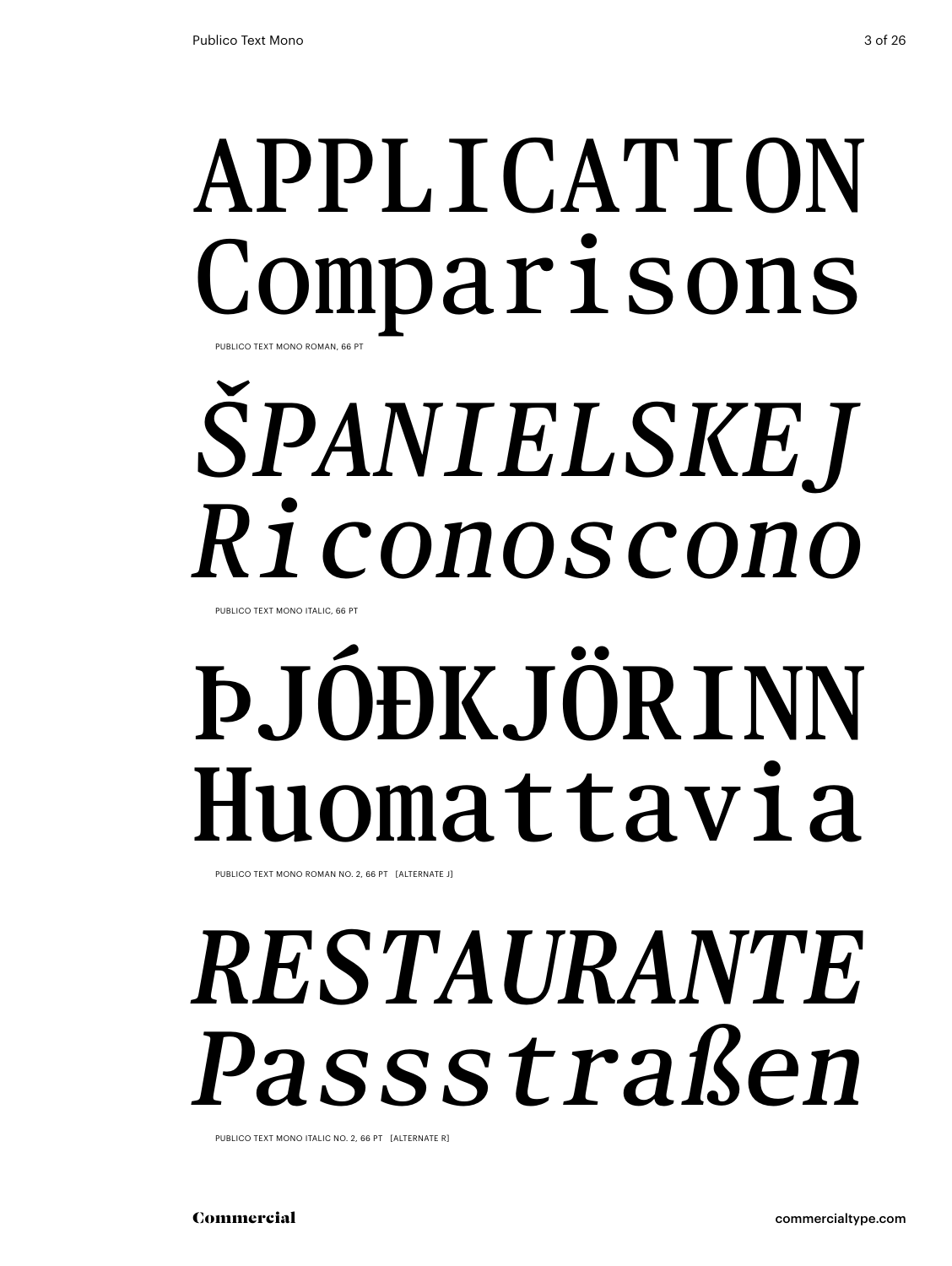# **sveučilišta Navigateurs** Publico Text Mono Semibold, 66 Pt

# *tangentbord Gelişiminde* Publico Text Mono Semibold Italic, 66 Pt

# **ocorrências Funcționeze**

PUBLICO TEXT MONO BOLD, 66 PT

# *naciśnięcie Bijvoorbeeld*  Publico Text Mono Bold Italic, 66 Pt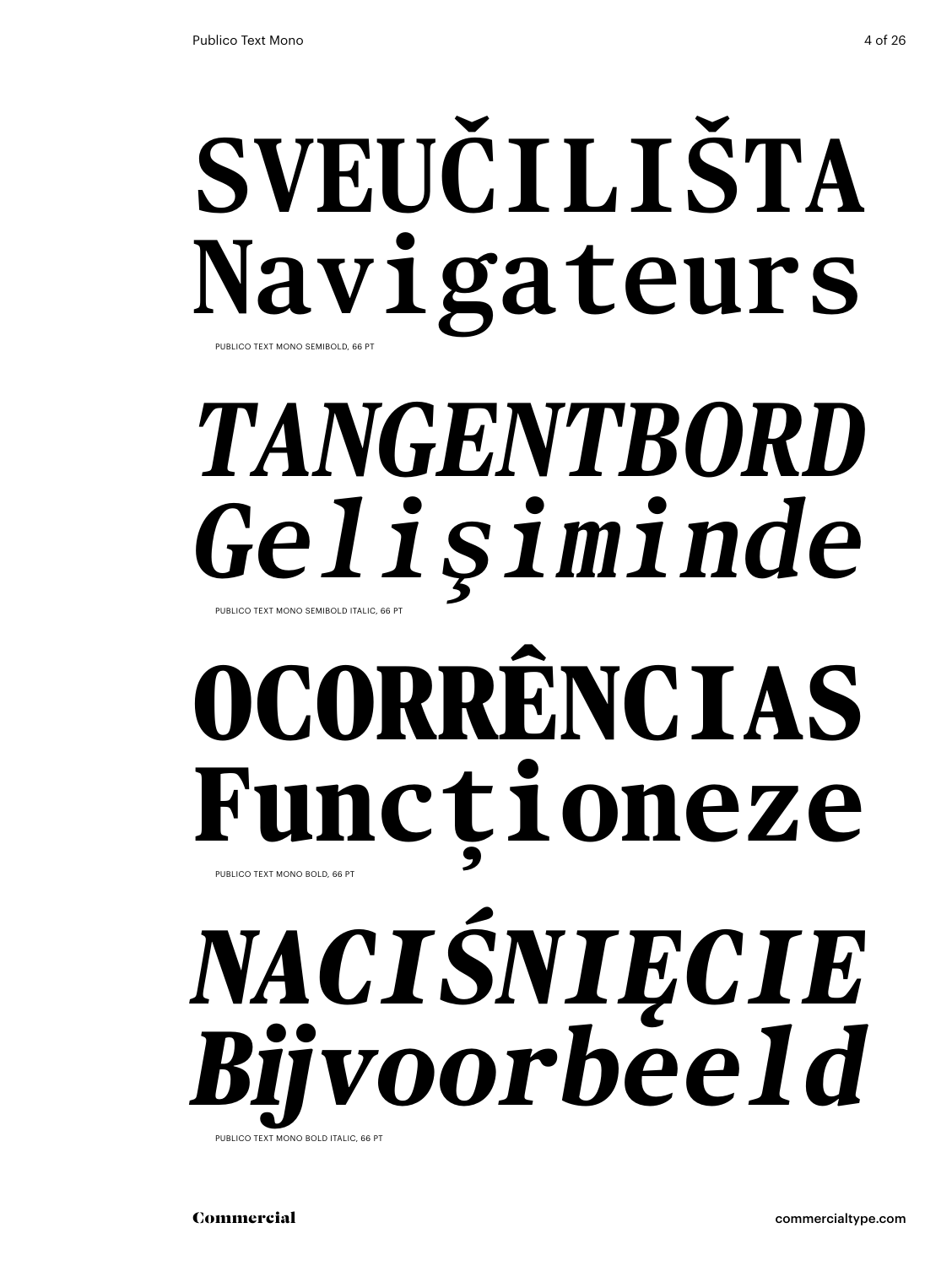### Rooman valtakunnan American-made brew Politisches System

PUBLICO TEXT MONO ROMAN, 40 PT [ALTERNATE

# *Dette får nordmenn Shuttle automatico Rooted in all fact*

Publico Text Mono Italic, 40 Pt

## Between 926 & 1587 auto-justification Ewropa telgħet fuq

PUBLICO TEXT MONO ROMAN NO. 2, 40 PT [ALTERNATE J]

## *Dieci sottoregioni Kombó két gitárral Odnajdziemy w nich*

Publico Text Mono Italic No. 2, 40 Pt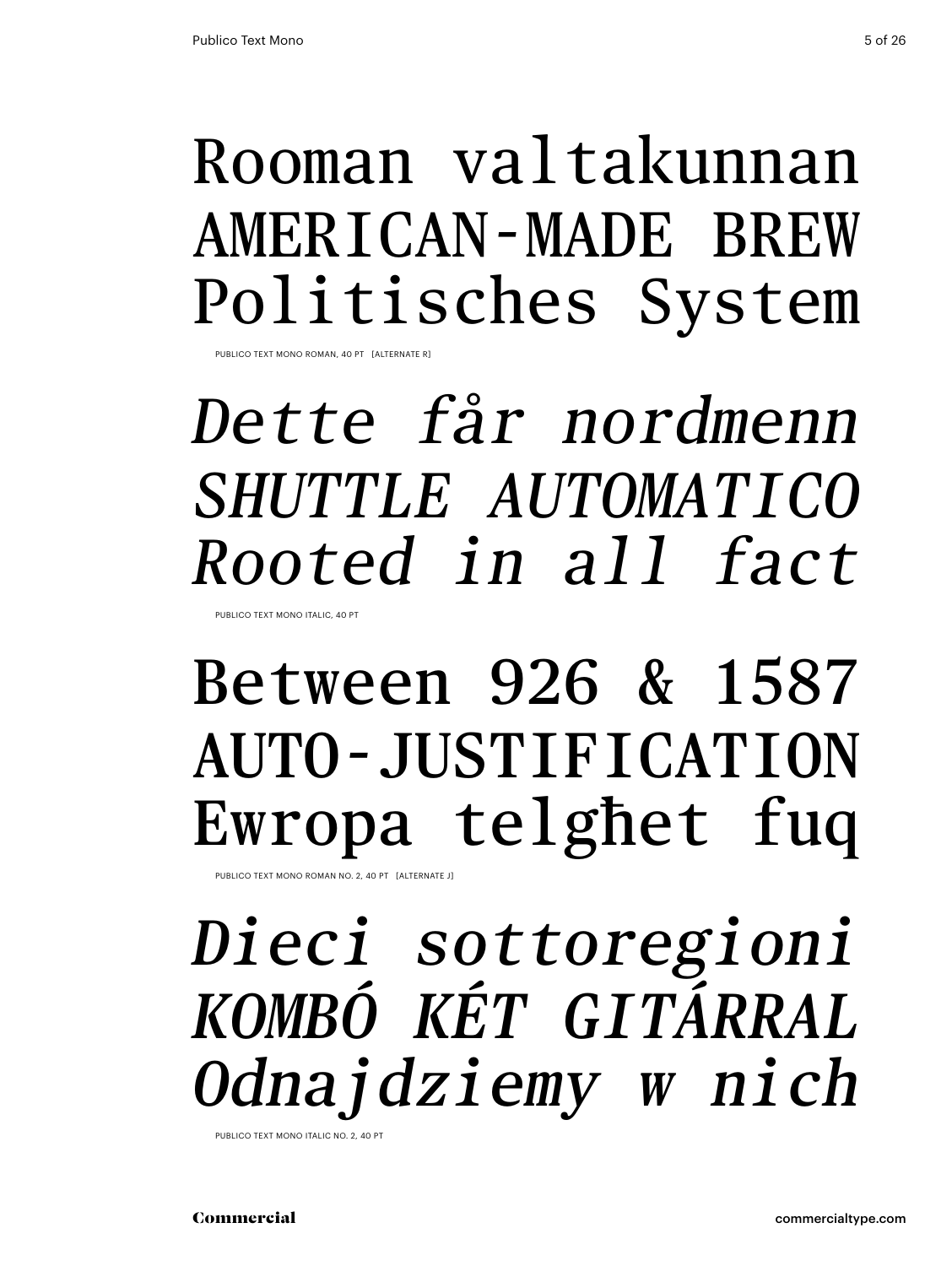# **Given to outbursts Lýðræði leiddi til Rijksgebouwendienst**

**JBLICO TEXT MONO SEMIBOLD, 40** 

### *Průměrná nadmořská upstanding visuals Şehrin iklimi aynı* Publico Text Mono Semibold Italic, 40 Pt

### **Revolução Francesa spaced equidistant Civilinių skrydžių**

Publico Text Mono Bold, 40 Pt

## *Widening his gazes inflazione cosmica Grænsen fortsætter*

Publico Text Mono Bold Italic, 40 Pt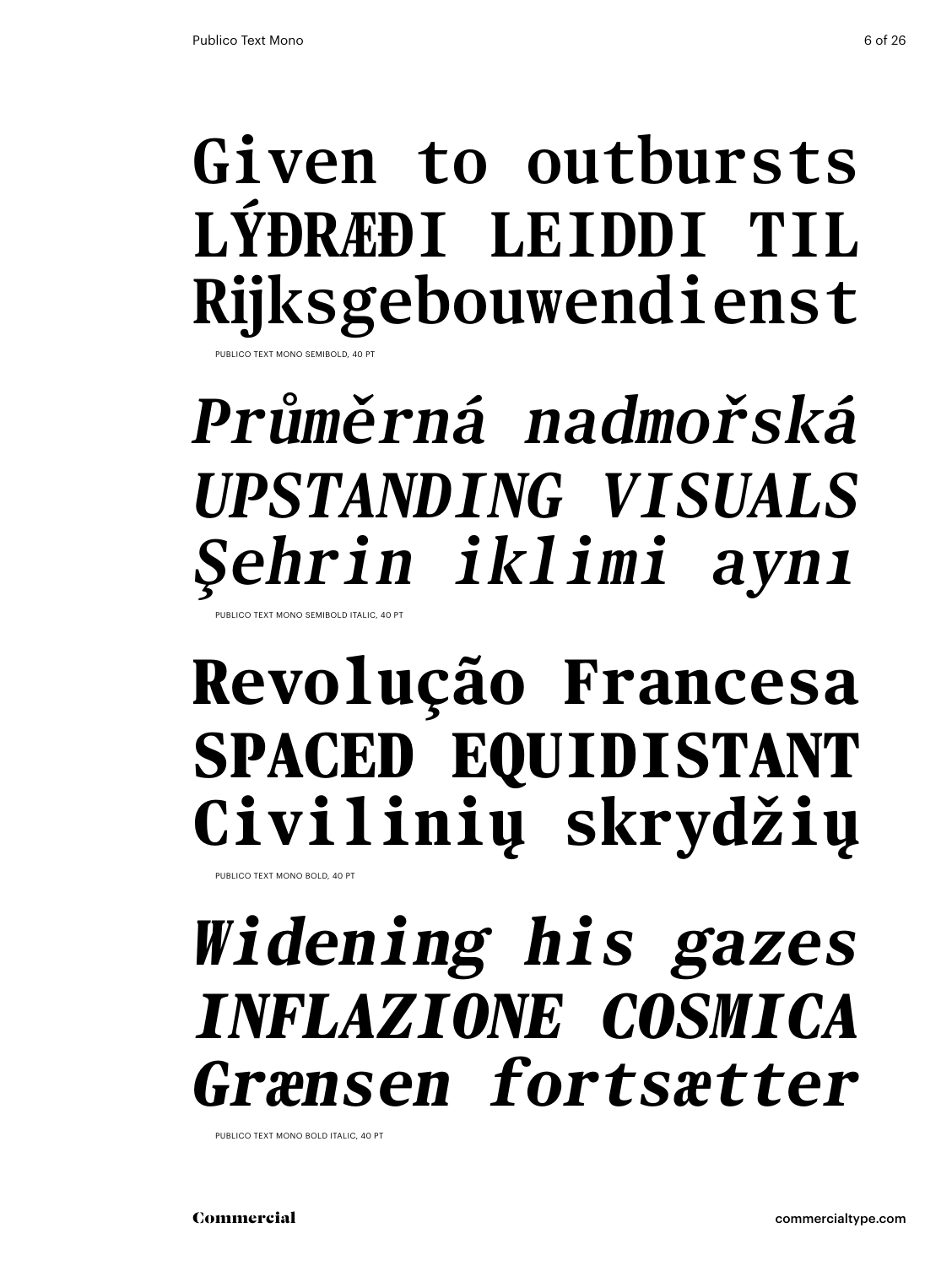En los últimos dieciseis meses Het mysterie rond het haar van *postponing Spring registration In 1995 the expectations arose*

PUBLICO TEXT MONO ROMAN, THIN ITALIC, 24 PT

it's assumed to be operational Tenemos 289,83 millones de km² *Priobalne ravnice Atlantika se With a £2.64 billion budget in*

Publico Text Mono Roman No. 2, light italic, 24 Pt

**new design language for mobile Based on a latter distribution** *Unser Kolumnist geht der Frage Dawn il-fruntieri fuq il-Lvant*

PUBLICO TEXT MONO SEMIBOLD, REGULAR ITALIC, 24 PT [ALTERNATE R]

**en mot kulturell rörelse växte De nieuwe koning van Luxemburg** *Prawdziwy przełom w gospodarce Una cuestión de estado en Peru*

Publico Text Mono Bold, medium italic, 24 Pt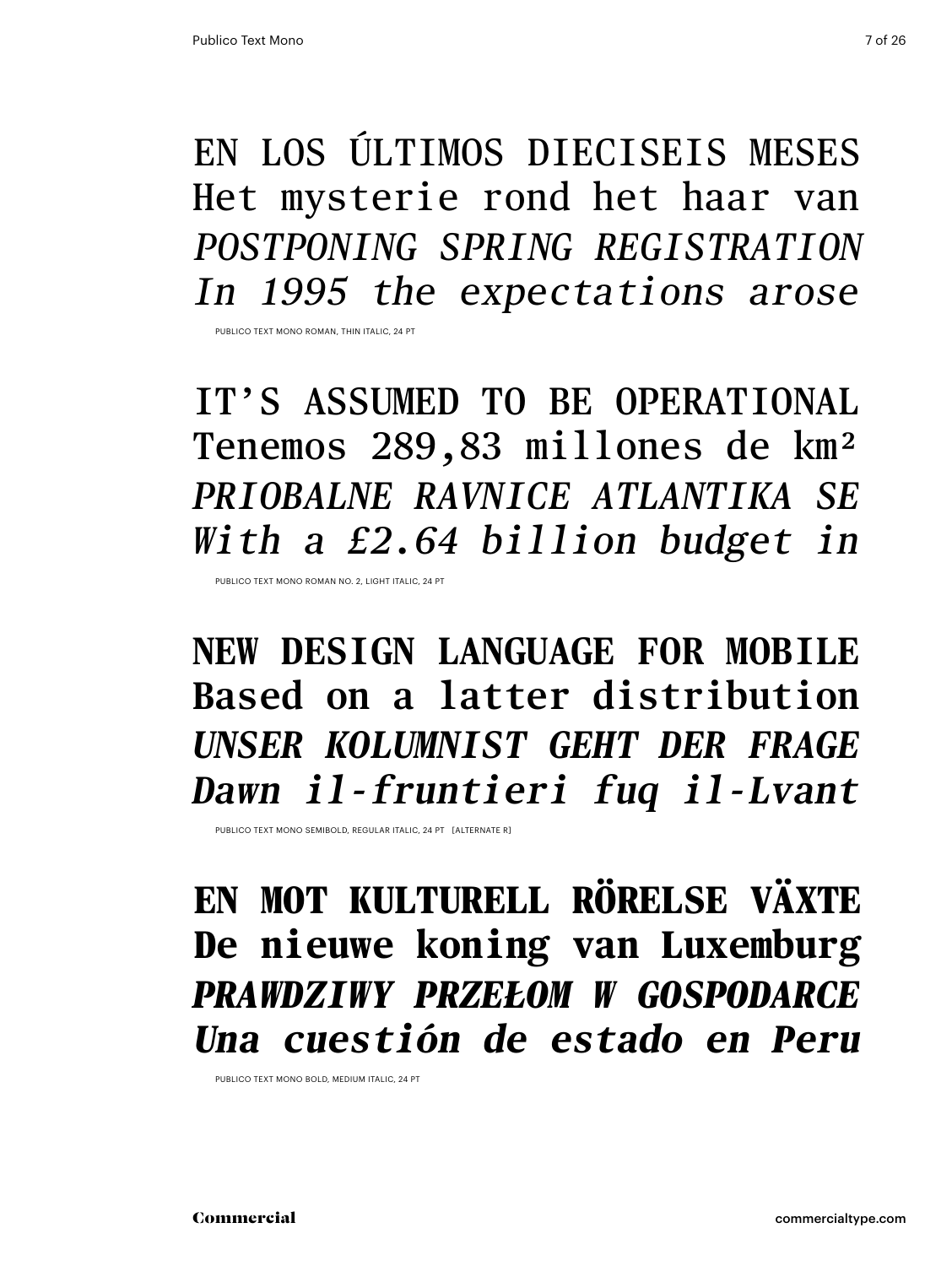Le vaisseau peut transporter 8 personnes Alights at Astor Place and Grand Central *Op het eerste zicht lijkt de film in één His sturdy façade belied unseen fatigues*

Publico Text Mono Roman, italic, 18 Pt [alternate r]

Ekki fleiri tilviljanakenndir snúningar! Clarke ei usko saavansa summaa seteleinä *certain pedagogies availed themselves to Sunim veiksmīgi izdevies pārciest ziemas*

Publico Text Mono Roman No. 2, italic no. 2, 18 Pt [alternate j]

**Nyilvános pódiumvitát tartottak pénteken Photographic copies readily made it past** *Ein weiterer Einfluss auf die Entstehung Šalies BVP augimo prisideda 9,2 procento*

Publico Text Mono Semibold, Semibold italic, 18 Pt

**Kahn advocated an honesty in materiality Există fix 1365 de plaje, adică câte una** *En la pintura, el precedente más notable Width:*  $7\frac{3}{8}$ " Height:  $19\frac{1}{4}$ " Matte:  $5\frac{3}{4}$ " ×  $7\frac{2}{3}$ "

Publico Text Mono Bold, Bold italic, 18 Pt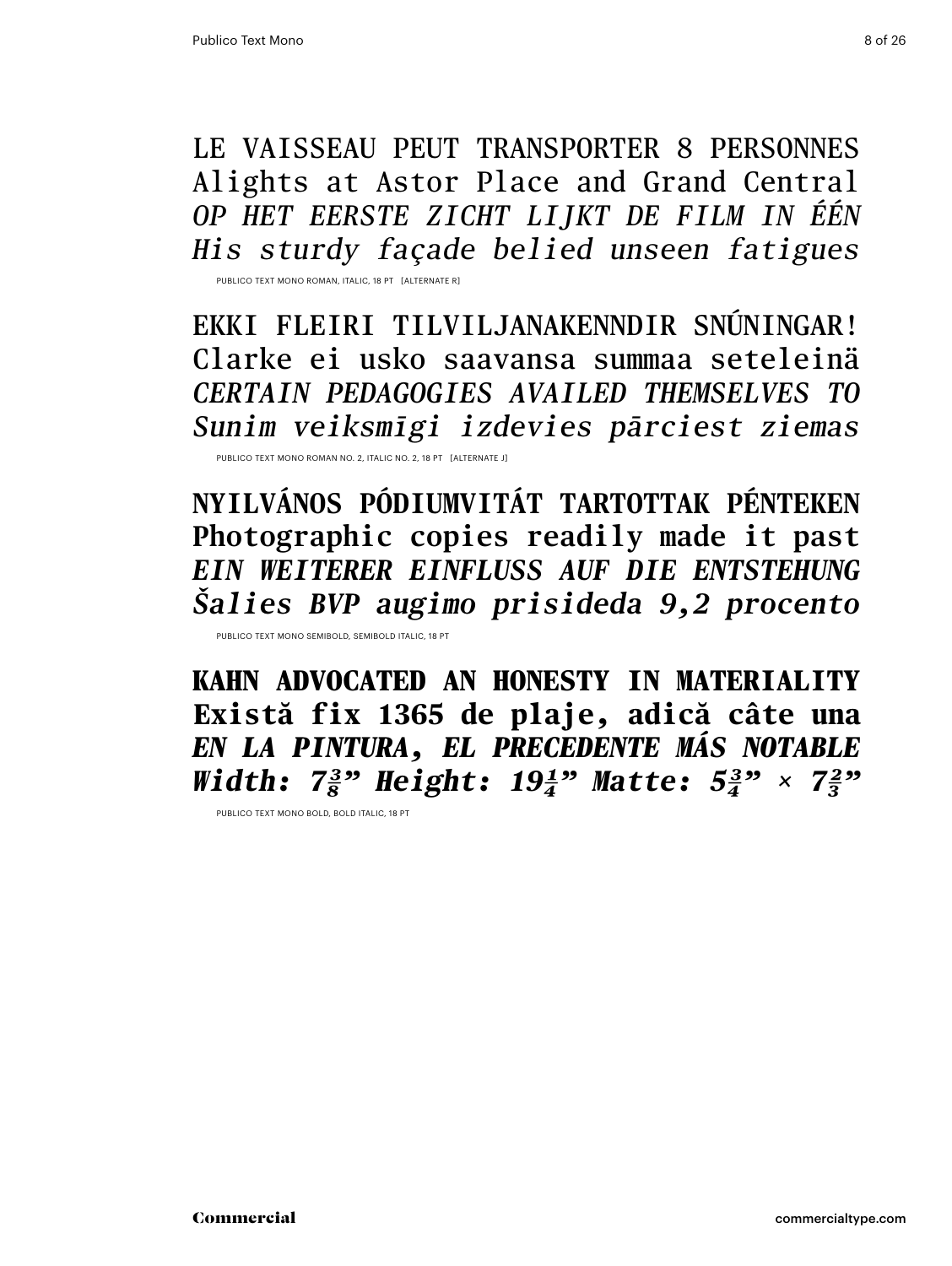# Samogłoską Realigning **Afhankelijk** Publico Text Mono Roman, 60 Pt PUBLICO TEXT MONO ROMAN NO. 2, 60 PT Publico Text Mono Semibold, 60 Pt

### **Centrālajā** PUBLICO TEXT MONO BOLD, 60 PT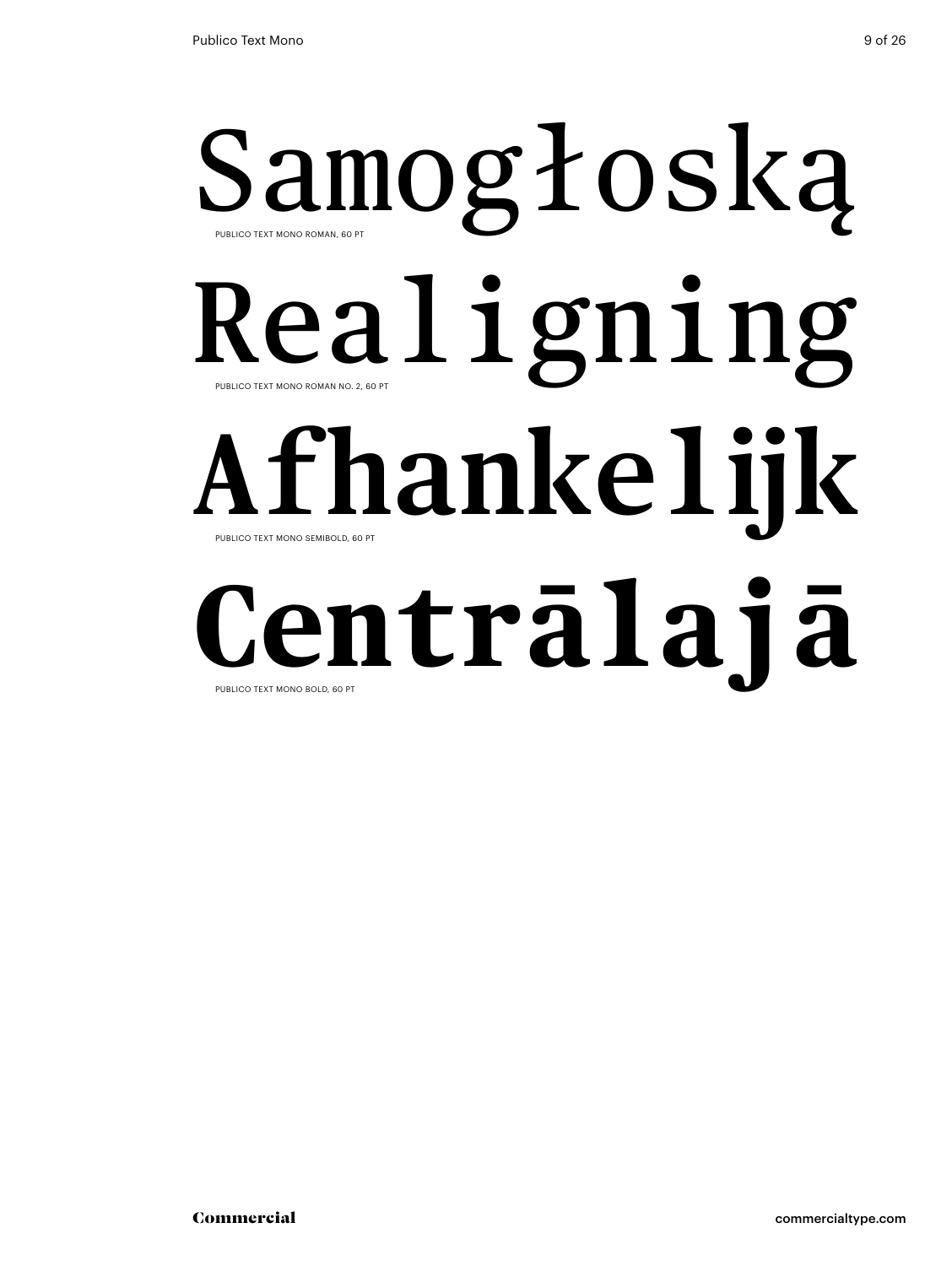# *Zootrophic* Français Compute S *Utilizează* Publico Text Mono Italic, 60 Pt Publico Text Mono Semibold Italic, 60 Pt

# *Demarcator*

PUBLICO TEXT MONO BOLD ITALIC, 60 PT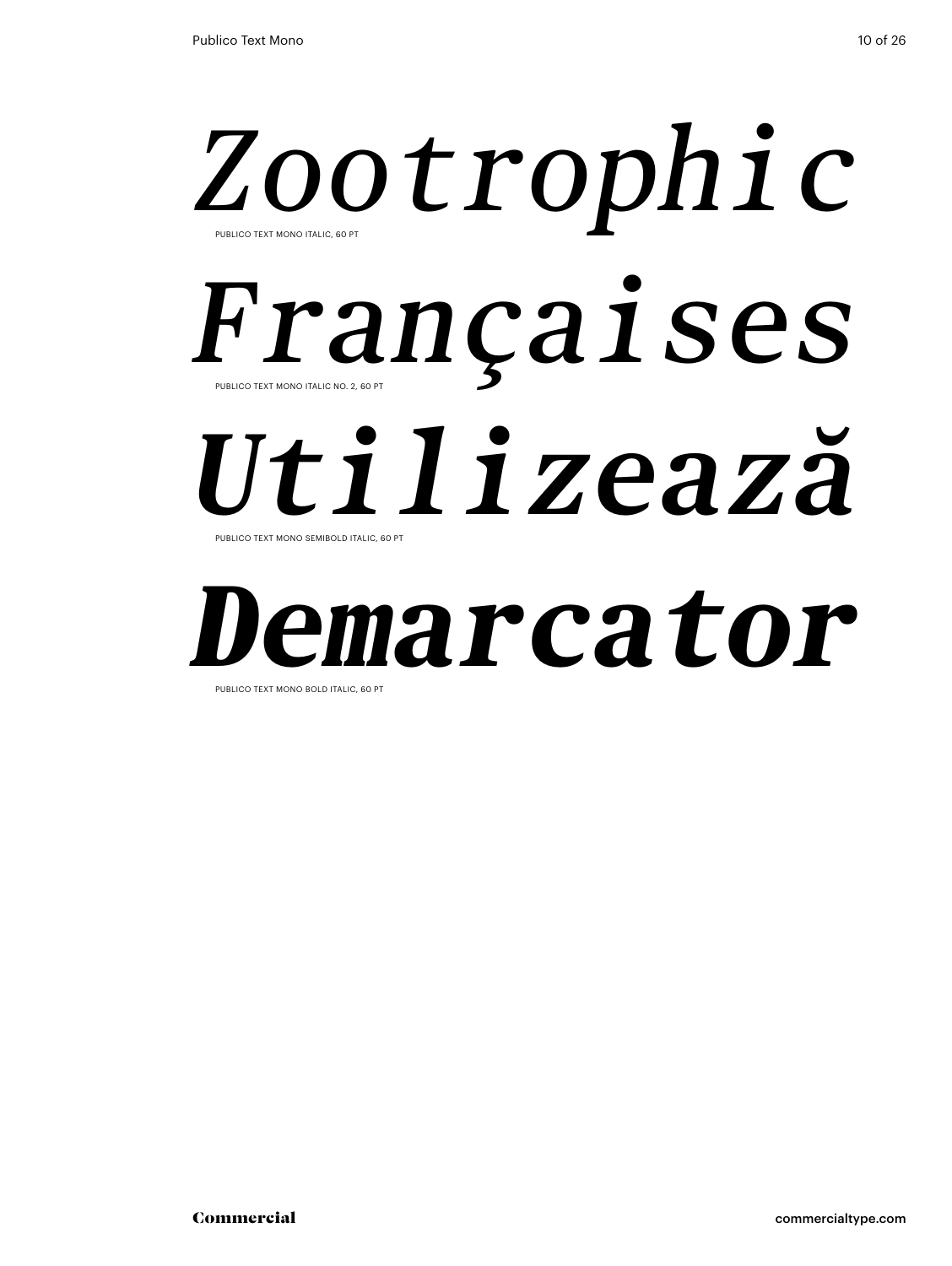Publico Text Mono roman, Italic , bold, 15/18 PT

| ROMAN ALL CAPS        | THE SPANISH WAR, which began in 1739,           |
|-----------------------|-------------------------------------------------|
|                       | and the French war which soon followed          |
| <b>ROMAN</b>          | it occasioned further increase of the           |
|                       | debt, which, on the 31st of December            |
|                       | 1748, after it had been concluded by the        |
| <b>BOLD</b>           | <b>Treaty of Aix-la-Chapelle, amounted to</b>   |
|                       | $£78, 293, 313$ . The most profound peace of    |
|                       | the seventeen years of continuance had          |
| <b>LINING FIGURES</b> | taken no more than £8,328,354 from it.          |
|                       | A war of less than nine years' continu-         |
|                       | ance added £31,338,689 to it (Refer to          |
| <b>ITALIC</b>         | James Postlethwaite's History of the Pub-       |
|                       | <i>lic Revenue</i> ). During the administration |
|                       | of Mr. Pelham, the interest of the pub-         |
|                       | lic debt was reduced from 4% to 3%; or          |
|                       | at least measures were taken for reduc-         |
|                       | ing it, from four to three per cent; the        |
| <b>BOLD</b>           | sinking fund was increased, and some part       |
|                       | of the public debt was paid off. In 1755,       |
|                       | before the breaking out of the late war,        |
|                       | the funded debt of Great Britain amount-        |
|                       | ed to $£72,289,673$ . On the 5th of Janu-       |
|                       | ary 1763, at the conclusion of the peace,       |
|                       | the funded debt amounted to $£122,603,336,$     |
|                       | whereas the unfunded debt has been stat-        |
|                       | ed at £13,927,589. But the expense oc-          |
|                       | casioned by the war did not end with the        |
|                       | conclusion of the peace, so that though,        |
|                       | on the 5th of January 1764, the funded          |
|                       | debt was increased (partly by a new loan,       |
|                       | and partly by funding a part of the un-         |
|                       |                                                 |
|                       | funded debt) to £129,586,782, there still       |
|                       | remained (according to the very well in-        |
|                       | formed author of Considerations on the          |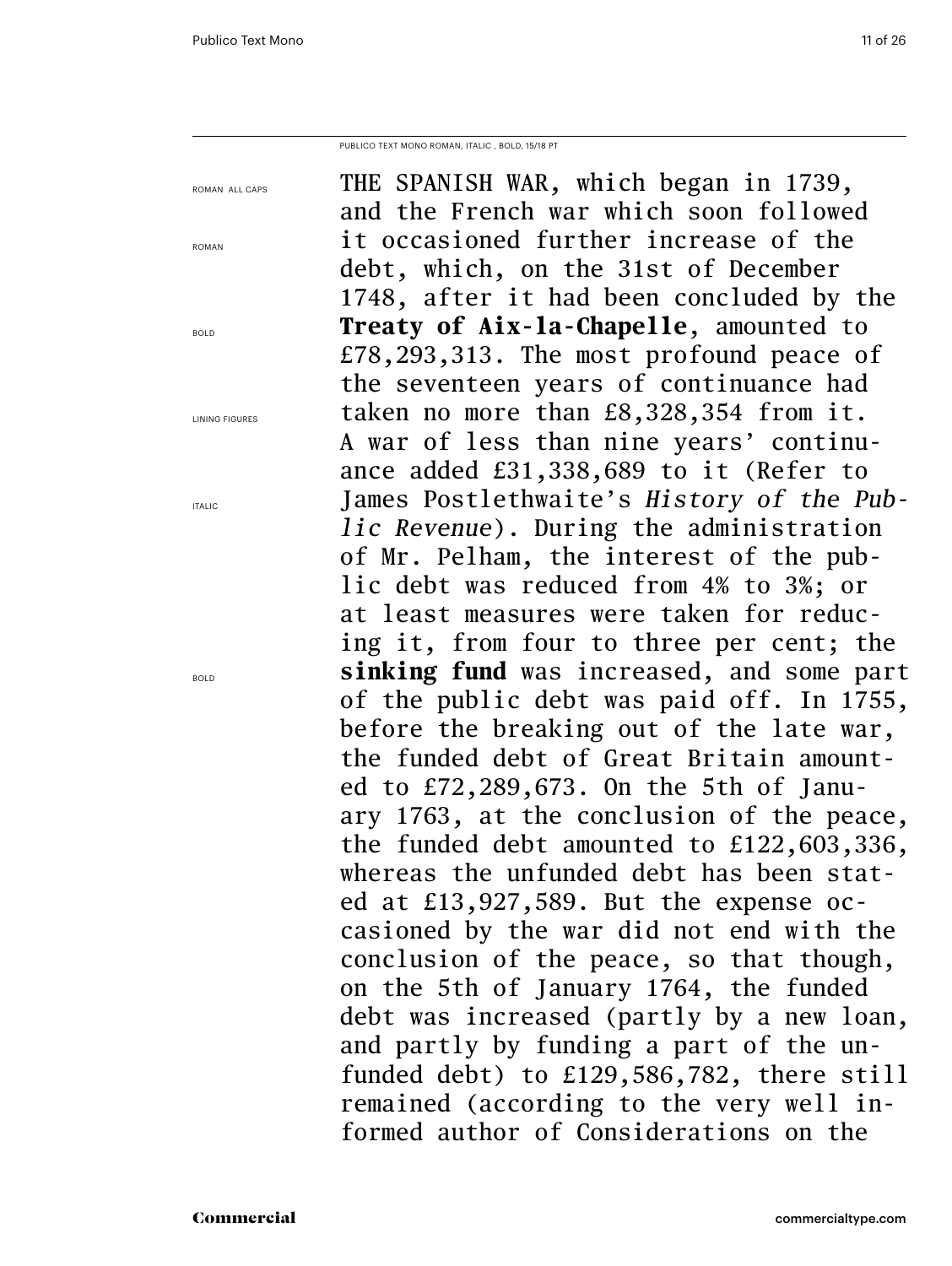Publico Text Mono semibold, semibold Italic, 15/18 PT

| SEMIBOLD ALL CAPS     | THE SPANISH WAR, which began in 1739,           |
|-----------------------|-------------------------------------------------|
|                       | and the French war which soon followed          |
| <b>SEMIBOLD</b>       | it occasioned further increase of the           |
|                       | debt, which, on the 31st of December            |
|                       | 1748, after it had been concluded by the        |
|                       | Treaty of Aix-la-Chapelle, amounted to          |
|                       | £78,293,313. The most profound peace of         |
|                       | the seventeen years of continuance had          |
| <b>LINING FIGURES</b> | taken no more than £8,328,354 from it.          |
|                       | A war of less than nine years' continu-         |
|                       | ance added £31,338,689 to it (Refer to          |
| SEMIBOLD ITALIC       | James Postlethwaite's History of the Pub-       |
|                       | <i>lic Revenue</i> ). During the administration |
|                       | of Mr. Pelham, the interest of the pub-         |
|                       | lic debt was reduced from 4% to 3%; or          |
|                       | at least measures were taken for reduc-         |
|                       | ing it, from four to three per cent; the        |
|                       | sinking fund was increased, and some part       |
|                       | of the public debt was paid off. In 1755,       |
|                       | before the breaking out of the late war,        |
|                       | the funded debt of Great Britain amount-        |
|                       | ed to $£72,289,673$ . On the 5th of Janu-       |
|                       | ary 1763, at the conclusion of the peace,       |
|                       | the funded debt amounted to $£122,603,336,$     |
|                       | whereas the unfunded debt has been stat-        |
|                       | ed at $£13,927,589$ . But the expense oc-       |
|                       | casioned by the war did not end with the        |
|                       | conclusion of the peace, so that though,        |
|                       | on the 5th of January 1764, the funded          |
|                       | debt was increased (partly by a new loan,       |
|                       | and partly by funding a part of the un-         |
|                       | funded debt) to £129,586,782, there still       |
|                       | remained (according to the very well in-        |
|                       | formed author of Considerations on the          |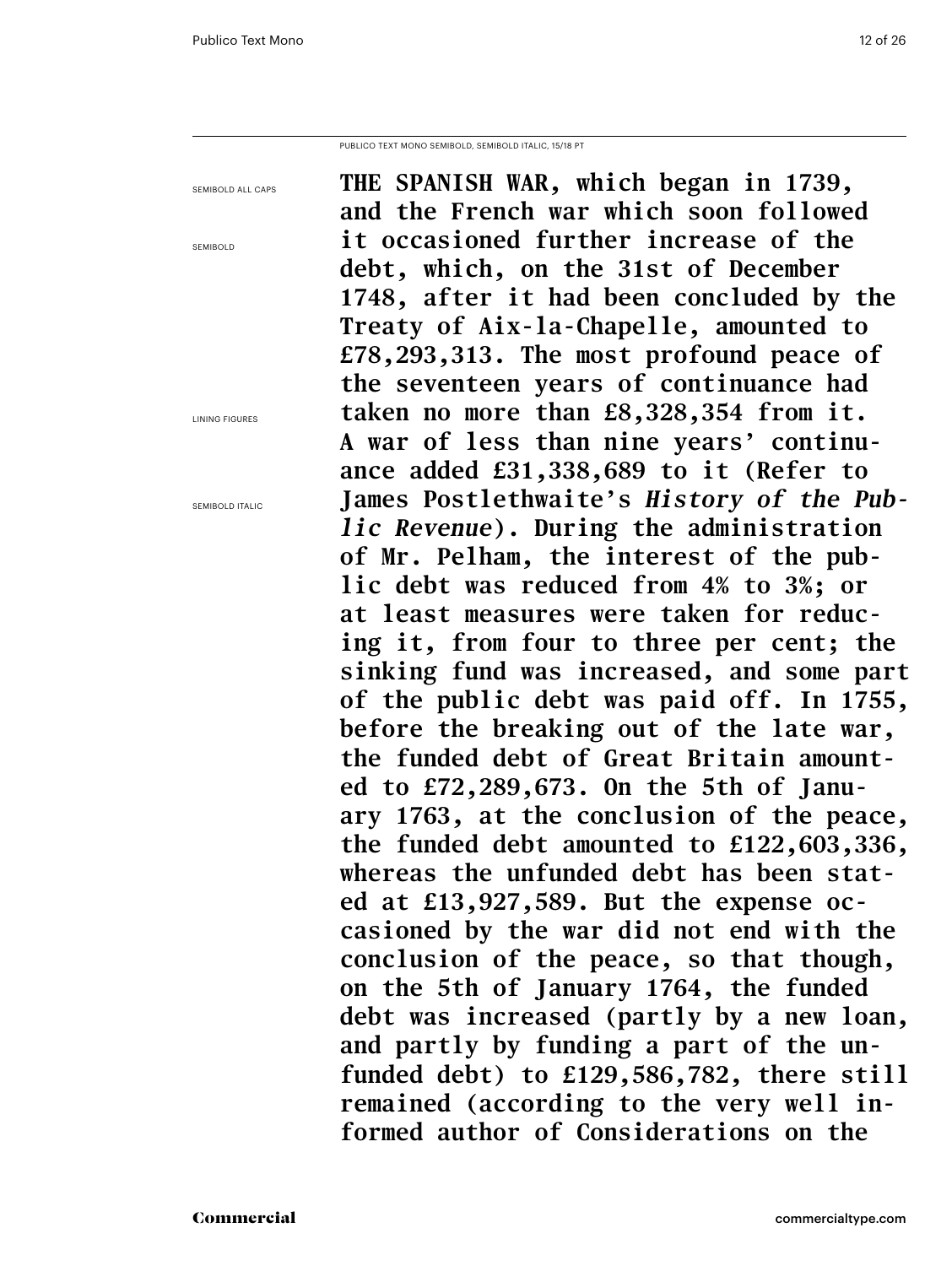### **The Psychology of Beauty**

Every introduction to the problems of aesthetics begins by acknowledging the existence and claims of two methods of attack—the *general, philosophical, deductive*, which starts from a complete metaphysics and installs beauty in its place among the other great concepts; and the *empirical*, or *inductive*, which seeks to disengage a general principle of beauty from the objects of aesthetic experience and the facts of aesthetic enjoyment: a prime example of Fechner's "aesthetics from above and from below."

### **Methodologies**

The first was the method of aesthetics par excellence. It was indeed only through the desire of an eighteenth-century philosopher, Baumgarten, to round out his "architectonic" of metaphysics that the science received its name, as designating the theory of knowledge in the form of feeling, parallel to that of "clear," logical thought. Kant, Schelling, and Hegel, again, made use of the concept of *the Beautiful* as a kind of keystone or cornice for their respective philosophical edifices. Aesthetics, then, came into being as the philosophy of the Beautiful, and it may be asked why this philosophical aesthetics does not suffice—why beauty should need for its understanding also an aesthetics "von unten." The answer is not that no system of philosophy is universally accepted, but that *the general aesthetic theories*  have not, as yet at least, succeeded in answering the plain questions of "the plain man" in regard to concrete beauty. Kant, indeed, frankly denied that the explanation of concrete beauty, or "Doctrine of Taste," as he called it, was possible, while the

PUBLICO TEXT MONO ROMAN, ITALIC, BOLD, 10/12 PT PUBLICO TEXT MONO ROMAN NO. 2, ITALIC NO. 2, BOLD, 10/12 PT

### **The Psychology of Beauty**

Every introduction to the problems of aesthetics begins by acknowledging the existence and claims of two methods of attack—the *general, philosophical, deductive*, which starts from a complete metaphysics and installs beauty in its place among the other great concepts; and the *empirical*, or *inductive*, which seeks to disengage a general principle of beauty from the objects of aesthetic experience and the facts of aesthetic enjoyment: a prime example of Fechner's "aesthetics from above and from below."

### **Methodologies**

The first was the method of aesthetics par excellence. It was indeed only through the desire of an eighteenth-century philosopher, Baumgarten, to round out his "architectonic" of metaphysics that the science received its name, as designating the theory of knowledge in the form of feeling, parallel to that of "clear," logical thought. Kant, Schelling, and Hegel, again, made use of the concept of *the Beautiful* as a kind of keystone or cornice for their respective philosophical edifices. Aesthetics, then, came into being as the philosophy of the Beautiful, and it may be asked why this philosophical aesthetics does not suffice—why beauty should need for its understanding also an aesthetics "von unten." The answer is not that no system of philosophy is universally accepted, but that *the general aesthetic theories*  have not, as yet at least, succeeded in answering the plain questions of "the plain man" in regard to concrete beauty. Kant, indeed, frankly denied that the explanation of concrete beauty, or "Doctrine of Taste," as he called it, was possible, while the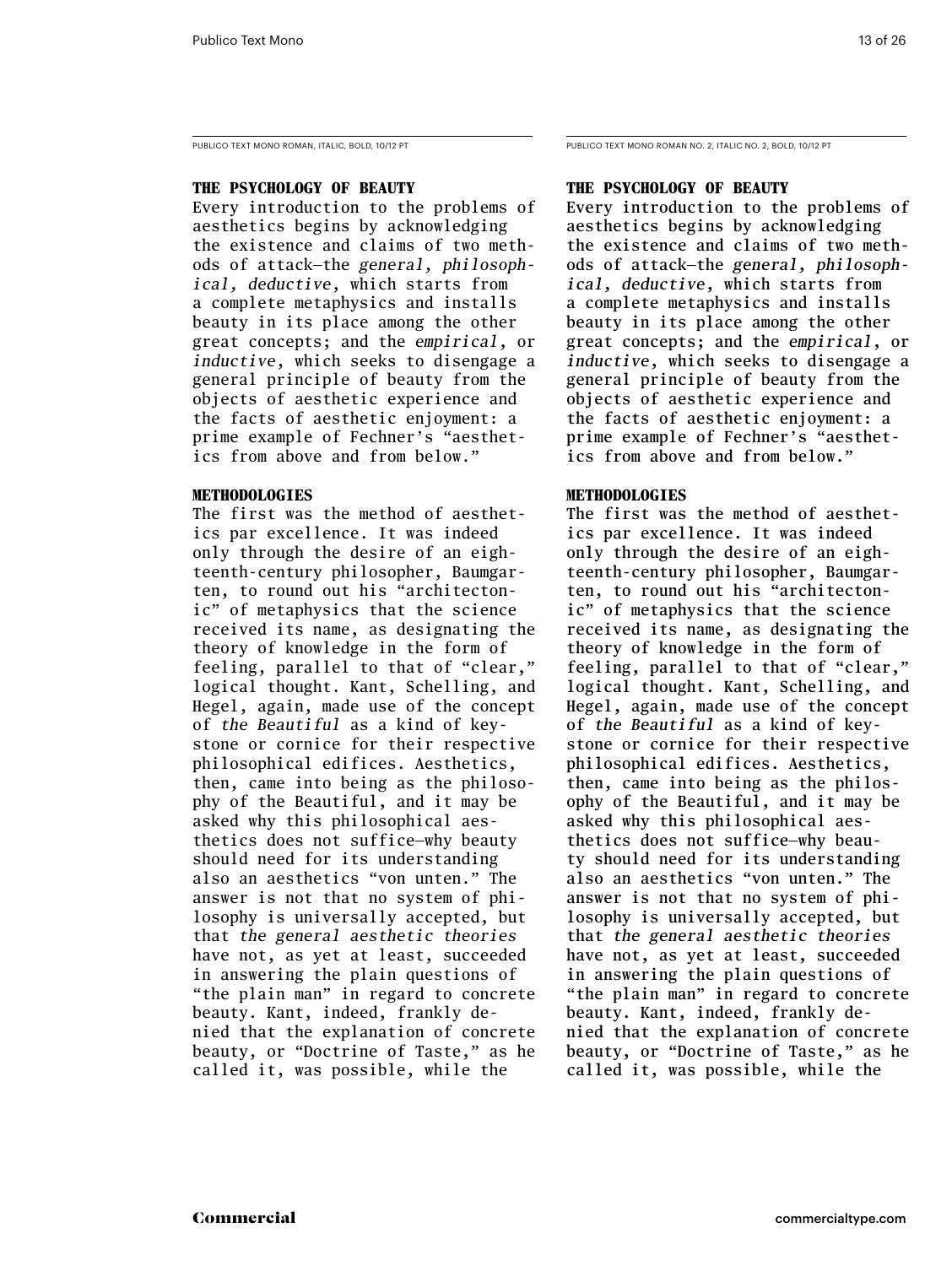PUBLICO TEXT MONO SEMIBOLD, SEMIBOLD ITALIC, 10/12 PT PUBLICO TEXT MONO BOLD, BOLD ITALIC, 10/12 PT

### **The Psychology of Beauty**

**Every introduction to the problems of aesthetics begins by acknowledging the existence and claims of two methods of attack—the** *general, philosophical, deductive***, which starts from a complete metaphysics and installs beauty in its place among the other great concepts; and the** *empirical***, or**  *inductive***, which seeks to disengage a general principle of beauty from the objects of aesthetic experience and the facts of aesthetic enjoyment: a prime example of Fechner's "aesthetics from above and from below."** 

### **Methodologies**

**The first was the method of aesthetics par excellence. It was indeed only through the desire of an eighteenth-century philosopher, Baumgarten, to round out his "architectonic" of metaphysics that the science received its name, as designating the theory of knowledge in the form of feeling, parallel to that of "clear," logical thought. Kant, Schelling, and Hegel, again, made use of the concept of** *the Beautiful* **as a kind of keystone or cornice for their respective philosophical edifices. Aesthetics, then, came into being as the philosophy of the Beautiful, and it may be asked why this philosophical aesthetics does not suffice—why beauty should need for its understanding also an aesthetics "von unten." The answer is not that no system of philosophy is universally accepted, but that** *the general aesthetic theories*  **have not, as yet at least, succeeded in answering the plain questions of "the plain man" in regard to concrete beauty. Kant, indeed, frankly denied that the explanation of concrete beauty, or "Doctrine of Taste," as he called it, was possible, while the** 

### **The Psychology of Beauty**

**Every introduction to the problems of aesthetics begins by acknowledging the existence and claims of two methods of attack—the** *general, philosophical, deductive***, which starts from a complete metaphysics and installs beauty in its place among the other great concepts; and the** *empirical***, or**  *inductive***, which seeks to disengage a general principle of beauty from the objects of aesthetic experience and the facts of aesthetic enjoyment: a prime example of Fechner's "aesthetics from above and from below."** 

### **Methodologies**

**The first was the method of aesthetics par excellence. It was indeed only through the desire of an eighteenth-century philosopher, Baumgarten, to round out his "architectonic" of metaphysics that the science received its name, as designating the theory of knowledge in the form of feeling, parallel to that of "clear," logical thought. Kant, Schelling, and Hegel, again, made use of the concept of** *the Beautiful* **as a kind of keystone or cornice for their respective philosophical edifices. Aesthetics, then, came into being as the philosophy of the Beautiful, and it may be asked why this philosophical aesthetics does not suffice—why beauty should need for its understanding also an aesthetics "von unten." The answer is not that no system of philosophy is universally accepted, but that** *the general aesthetic theories*  **have not, as yet at least, succeeded in answering the plain questions of "the plain man" in regard to concrete beauty. Kant, indeed, frankly denied that the explanation of concrete beauty, or "Doctrine of Taste," as he called it, was possible, while the**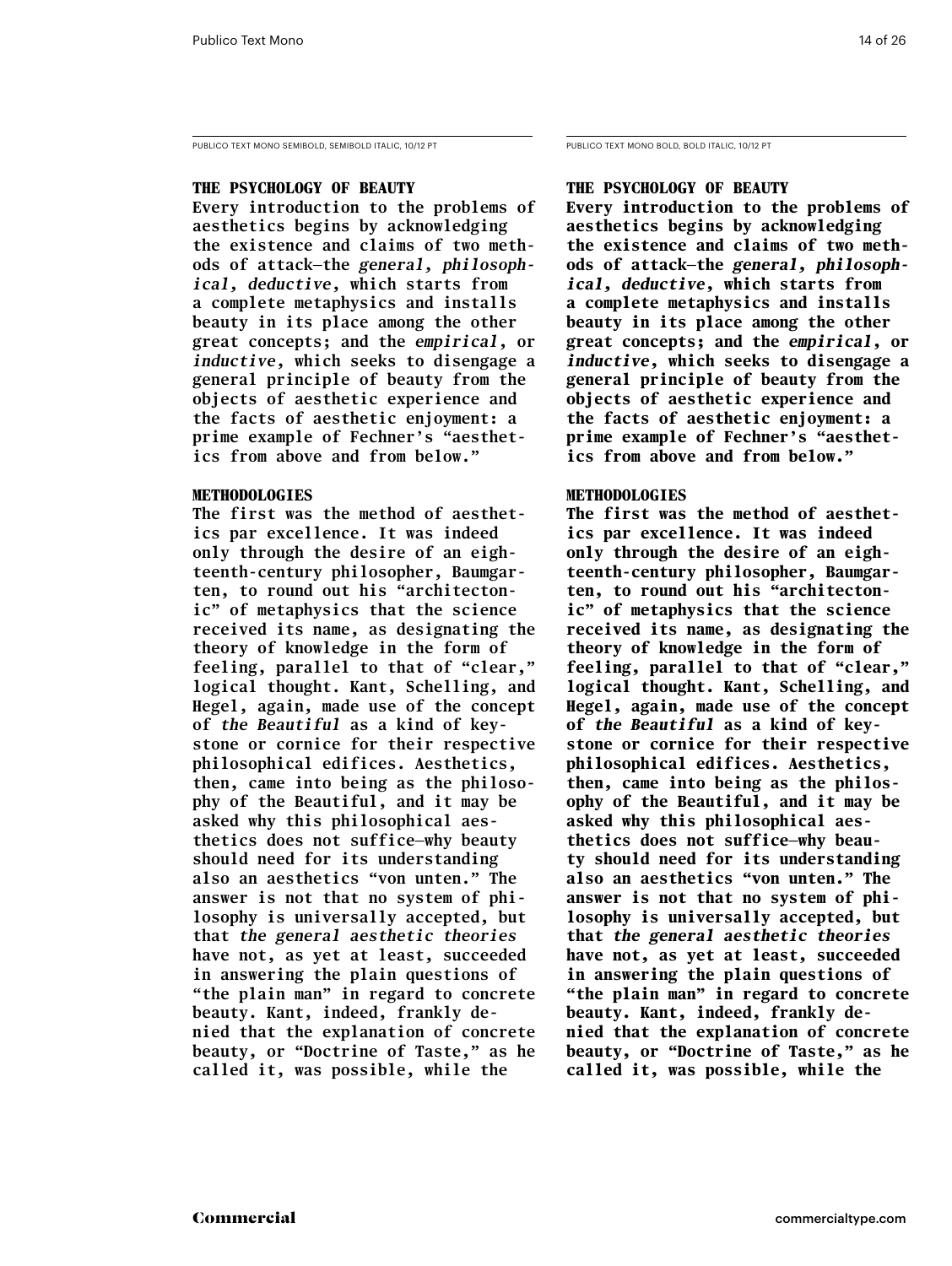Publico Text Mono Roman, Italic, bold, 9/11 PT

### **The Psychology of Beauty**

Every introduction to the problems of aesthetics begins by acknowledging the existence and claims of two methods of attack—the *general, philosophical, deductive*, which starts from a complete metaphysics and installs beauty in its place among the other great concepts; and the *empirical*, or *inductive*, which seeks to disengage a general principle of beauty from the objects of aesthetic experience and the facts of aesthetic enjoyment: a prime example of Fechner's "aesthetics from above and from below."

### **Methodologies**

The first was the method of aesthetics par excellence. It was indeed only through the desire of an eighteenth-century philosopher, Baumgarten, to round out his "architectonic" of metaphysics that the science received its name, as designating the theory of knowledge in the form of feeling, parallel to that of "clear," logical thought. Kant, Schelling, and Hegel, again, made use of the concept of *the Beautiful* as a kind of keystone or cornice for their respective philosophical edifices. Aesthetics, then, came into being as the philosophy of the Beautiful, and it may be asked why this philosophical aesthetics does not suffice; why beauty should need for its understanding also an aesthetics "von unten."

### **The State of Criticism**

The answer is not that no system of philosophy is universally accepted, but that *the general aesthetic theories*  have not, as yet at least, succeeded in answering the plain questions of "the plain man" in regard to concrete beauty. Kant, indeed, frankly denied that the explanation of concrete beauty, or "Doctrine of Taste," as he called it, was possible, while the various definers of beauty as "the union of the Real and the Ideal" "the expression of the Ideal to Sense," have done no more than he. No one of *these* aesthetic systems, in spite Publico Text Mono Roman no. 2, Italic no. 2, bold, 9/11 PT

### **The Psychology of Beauty**

Every introduction to the problems of aesthetics begins by acknowledging the existence and claims of two methods of attack—the *general, philosophical, deductive*, which starts from a complete metaphysics and installs beauty in its place among the other great concepts; and the *empirical*, or *inductive*, which seeks to disengage a general principle of beauty from the objects of aesthetic experience and the facts of aesthetic enjoyment: a prime example of Fechner's "aesthetics from above and from below."

### **Methodologies**

The first was the method of aesthetics par excellence. It was indeed only through the desire of an eighteenth-century philosopher, Baumgarten, to round out his "architectonic" of metaphysics that the science received its name, as designating the theory of knowledge in the form of feeling, parallel to that of "clear," logical thought. Kant, Schelling, and Hegel, again, made use of the concept of *the Beautiful* as a kind of keystone or cornice for their respective philosophical edifices. Aesthetics, then, came into being as the philosophy of the Beautiful, and it may be asked why this philosophical aesthetics does not suffice; why beauty should need for its understanding also an aesthetics "von unten."

### **The State of Criticism**

The answer is not that no system of philosophy is universally accepted, but that *the general aesthetic theories*  have not, as yet at least, succeeded in answering the plain questions of "the plain man" in regard to concrete beauty. Kant, indeed, frankly denied that the explanation of concrete beauty, or "Doctrine of Taste," as he called it, was possible, while the various definers of beauty as "the union of the Real and the Ideal" "the expression of the Ideal to Sense," have done no more than he. No one of *these* aesthetic systems, in spite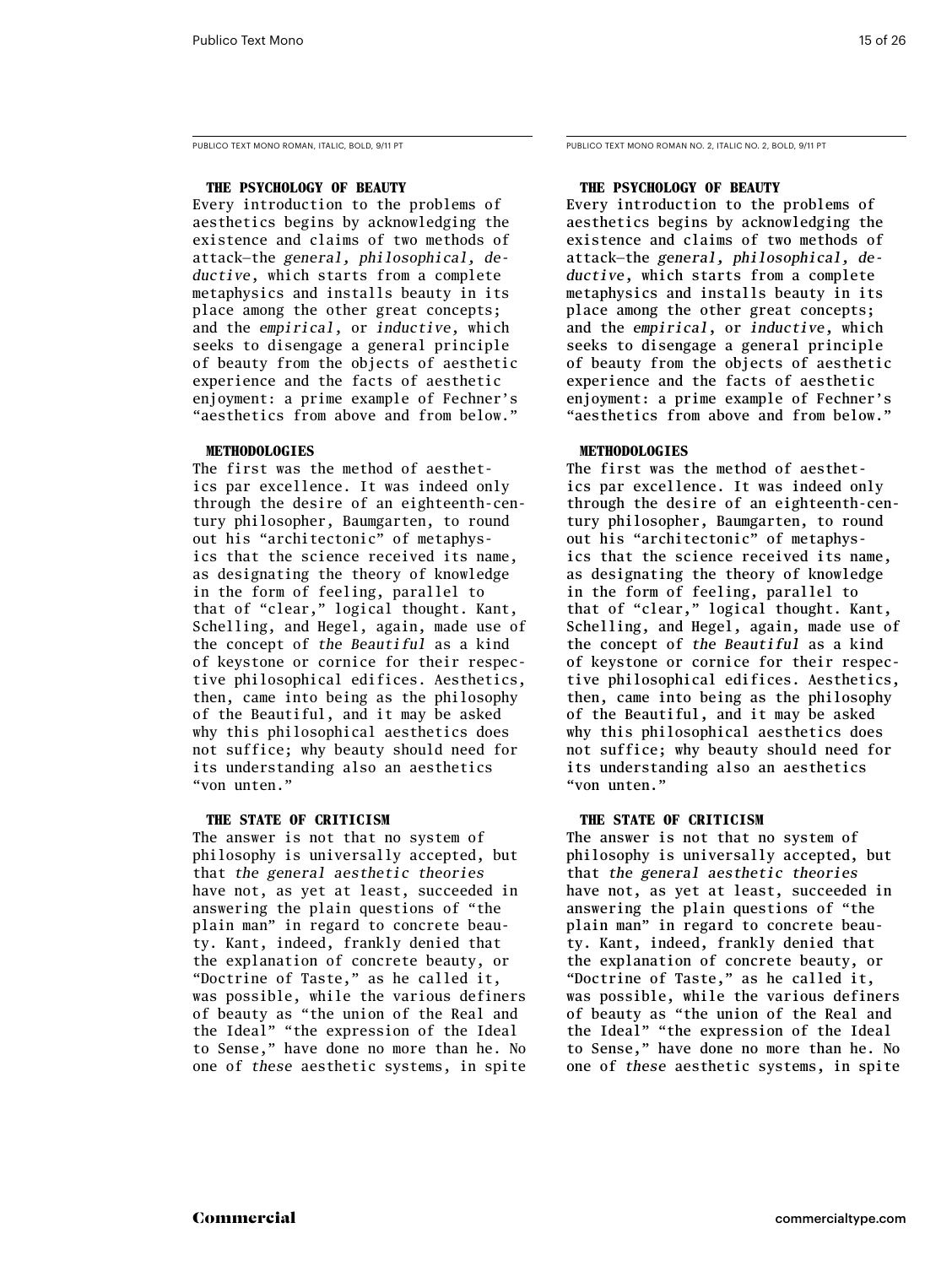PUBLICO TEXT MONO SEMIBOLD, SEMIBOLD ITALIC, 9/11 PT PUBLICO TEXT MONO BOLD, BOLD ITALIC, 9/11 PT

### **The Psychology of Beauty**

**Every introduction to the problems of aesthetics begins by acknowledging the existence and claims of two methods of attack—the** *general, philosophical, deductive***, which starts from a complete metaphysics and installs beauty in its place among the other great concepts; and the** *empirical***, or** *inductive***, which seeks to disengage a general principle of beauty from the objects of aesthetic experience and the facts of aesthetic enjoyment: a prime example of Fechner's "aesthetics from above and from below."** 

### **Methodologies**

**The first was the method of aesthetics par excellence. It was indeed only through the desire of an eighteenth-century philosopher, Baumgarten, to round out his "architectonic" of metaphysics that the science received its name, as designating the theory of knowledge in the form of feeling, parallel to that of "clear," logical thought. Kant, Schelling, and Hegel, again, made use of the concept of** *the Beautiful* **as a kind of keystone or cornice for their respective philosophical edifices. Aesthetics, then, came into being as the philosophy of the Beautiful, and it may be asked why this philosophical aesthetics does not suffice; why beauty should need for its understanding also an aesthetics "von unten."** 

### **The State of Criticism**

**The answer is not that no system of philosophy is universally accepted, but that** *the general aesthetic theories*  **have not, as yet at least, succeeded in answering the plain questions of "the plain man" in regard to concrete beauty. Kant, indeed, frankly denied that the explanation of concrete beauty, or "Doctrine of Taste," as he called it, was possible, while the various definers of beauty as "the union of the Real and the Ideal" "the expression of the Ideal to Sense," have done no more than he. No one of** *these* **aesthetic systems, in spite** 

### **The Psychology of Beauty**

**Every introduction to the problems of aesthetics begins by acknowledging the existence and claims of two methods of attack—the** *general, philosophical, deductive***, which starts from a complete metaphysics and installs beauty in its place among the other great concepts; and the** *empirical***, or** *inductive***, which seeks to disengage a general principle of beauty from the objects of aesthetic experience and the facts of aesthetic enjoyment: a prime example of Fechner's "aesthetics from above and from below."** 

### **Methodologies**

**The first was the method of aesthetics par excellence. It was indeed only through the desire of an eighteenth-century philosopher, Baumgarten, to round out his "architectonic" of metaphysics that the science received its name, as designating the theory of knowledge in the form of feeling, parallel to that of "clear," logical thought. Kant, Schelling, and Hegel, again, made use of the concept of** *the Beautiful* **as a kind of keystone or cornice for their respective philosophical edifices. Aesthetics, then, came into being as the philosophy of the Beautiful, and it may be asked why this philosophical aesthetics does not suffice; why beauty should need for its understanding also an aesthetics "von unten."** 

### **The State of Criticism**

**The answer is not that no system of philosophy is universally accepted, but that** *the general aesthetic theories*  **have not, as yet at least, succeeded in answering the plain questions of "the plain man" in regard to concrete beauty. Kant, indeed, frankly denied that the explanation of concrete beauty, or "Doctrine of Taste," as he called it, was possible, while the various definers of beauty as "the union of the Real and the Ideal" "the expression of the Ideal to Sense," have done no more than he. No one of** *these* **aesthetic systems, in spite**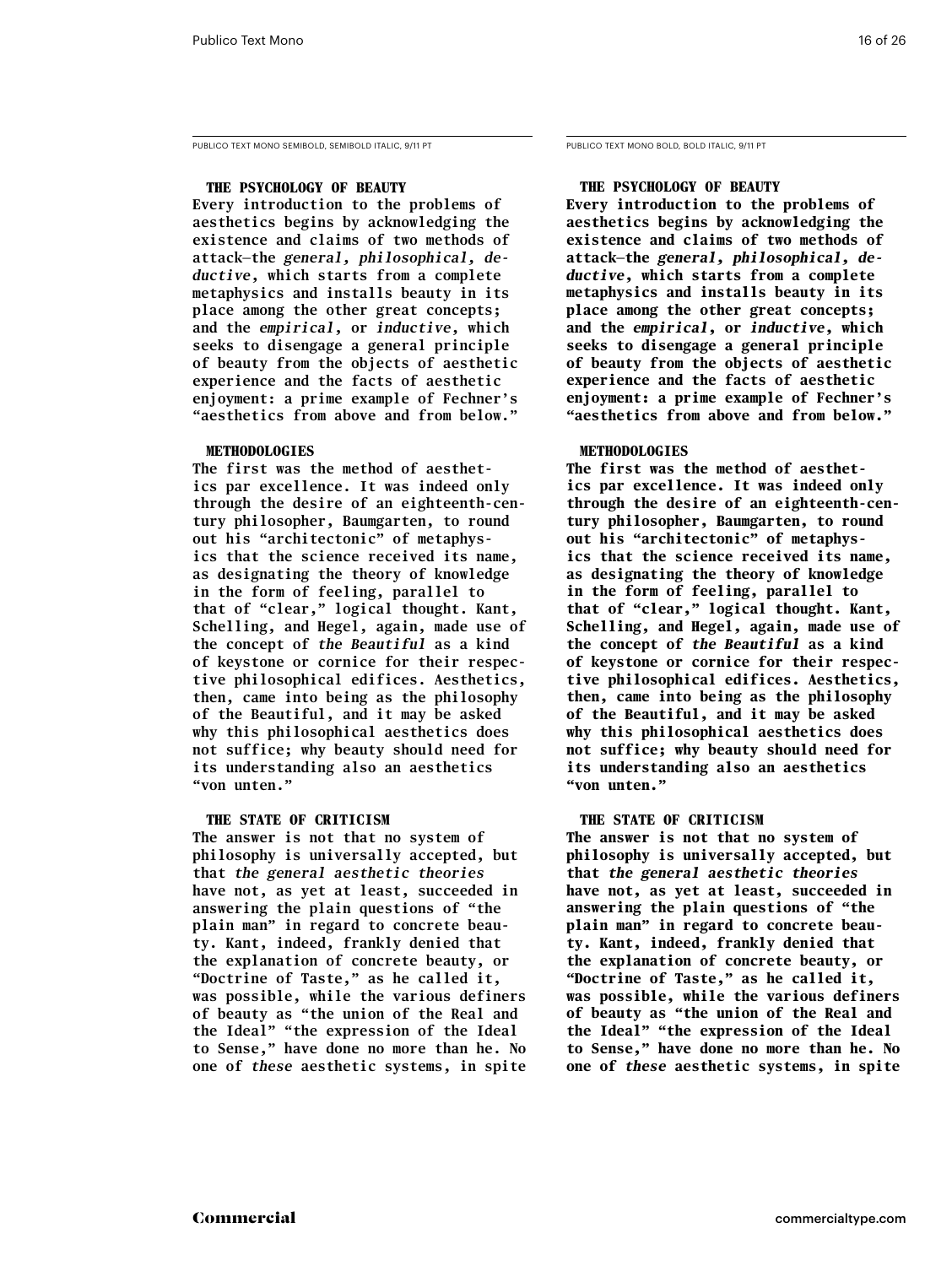Publico Text Mono Roman, Italic, bold, 8/10 PT

### **The Psychology of Beauty**

Every introduction to the problems of aesthetics begins by acknowledging the existence and claims of two methods of attack—the *general, philosophical, deductive*, which starts from a complete metaphysics and installs beauty in its place among the other great concepts; and the *empirical*, or *inductive*, which seeks to disengage a general principle of beauty from the objects of aesthetic experience and the facts of aesthetic enjoyment: a prime example of Fechner's "aesthetics from above and from below."

### **Methodologies**

The first was the method of aesthetics par excellence. It was indeed only through the desire of an eighteenth-century philosopher, Baumgarten, to round out his "architectonic" of metaphysics that the science received its name, as designating the theory of knowledge in the form of feeling, parallel to that of "clear," logical thought. Kant, Schelling, and Hegel, again, made use of the concept of *the Beautiful* as a kind of keystone or cornice for their respective philosophical edifices. Aesthetics, then, came into being as the philosophy of the Beautiful, and it may be asked why this philosophical aesthetics does not suffice; why beauty should need for its understanding also an aesthetics "von unten."

### **The State of Criticism**

The answer is not that no system of philosophy is universally accepted, but that *the general aesthetic theories* have not, as yet at least, succeeded in answering the plain questions of "the plain man" in regard to concrete beauty. Kant, indeed, frankly denied that the explanation of concrete beauty, or "Doctrine of Taste," as he called it, was possible, while the various definers of beauty as "the union of the Real and the Ideal" "the expression of the Ideal to Sense," have done no more than he. No one of *these* aesthetic systems, in spite of volumes of so-called application of their principles to works of art, has been able to furnish a criterion of beauty. The criticism of the generations is summed up in the mild remark of Fechner, in his "Vorschule der Aesthetik," to the effect that the philosophical path leaves one in conceptions that, by reason of their generality, *do not well fit* the particular cases. And so it was that empirical aesthetics arose, which does not seek to answer those plain questions as to the enjoyment of concrete beauty down to its simplest forms, to

PUBLICO TEXT MONO ROMAN NO. 2, ITALIC NO. 2, BOLD, 8/10 PT

### **The Psychology of Beauty**

Every introduction to the problems of aesthetics begins by acknowledging the existence and claims of two methods of attack—the *general, philosophical, deductive*, which starts from a complete metaphysics and installs beauty in its place among the other great concepts; and the *empirical*, or *inductive*, which seeks to disengage a general principle of beauty from the objects of aesthetic experience and the facts of aesthetic enjoyment: a prime example of Fechner's "aesthetics from above and from below."

### **Methodologies**

The first was the method of aesthetics par excellence. It was indeed only through the desire of an eighteenth-century philosopher, Baumgarten, to round out his "architectonic" of metaphysics that the science received its name, as designating the theory of knowledge in the form of feeling, parallel to that of "clear," logical thought. Kant, Schelling, and Hegel, again, made use of the concept of *the Beautiful* as a kind of keystone or cornice for their respective philosophical edifices. Aesthetics, then, came into being as the philosophy of the Beautiful, and it may be asked why this philosophical aesthetics does not suffice; why beauty should need for its understanding also an aesthetics "von unten."

### **The State of Criticism**

The answer is not that no system of philosophy is universally accepted, but that *the general aesthetic theories* have not, as yet at least, succeeded in answering the plain questions of "the plain man" in regard to concrete beauty. Kant, indeed, frankly denied that the explanation of concrete beauty, or "Doctrine of Taste," as he called it, was possible, while the various definers of beauty as "the union of the Real and the Ideal" "the expression of the Ideal to Sense," have done no more than he. No one of *these* aesthetic systems, in spite of volumes of so-called application of their principles to works of art, has been able to furnish a criterion of beauty. The criticism of the generations is summed up in the mild remark of Fechner, in his "Vorschule der Aesthetik," to the effect that the philosophical path leaves one in conceptions that, by reason of their generality, *do not well fit* the particular cases. And so it was that empirical aesthetics arose, which does not seek to answer those plain questions as to the enjoyment of concrete beauty down to its simplest forms, to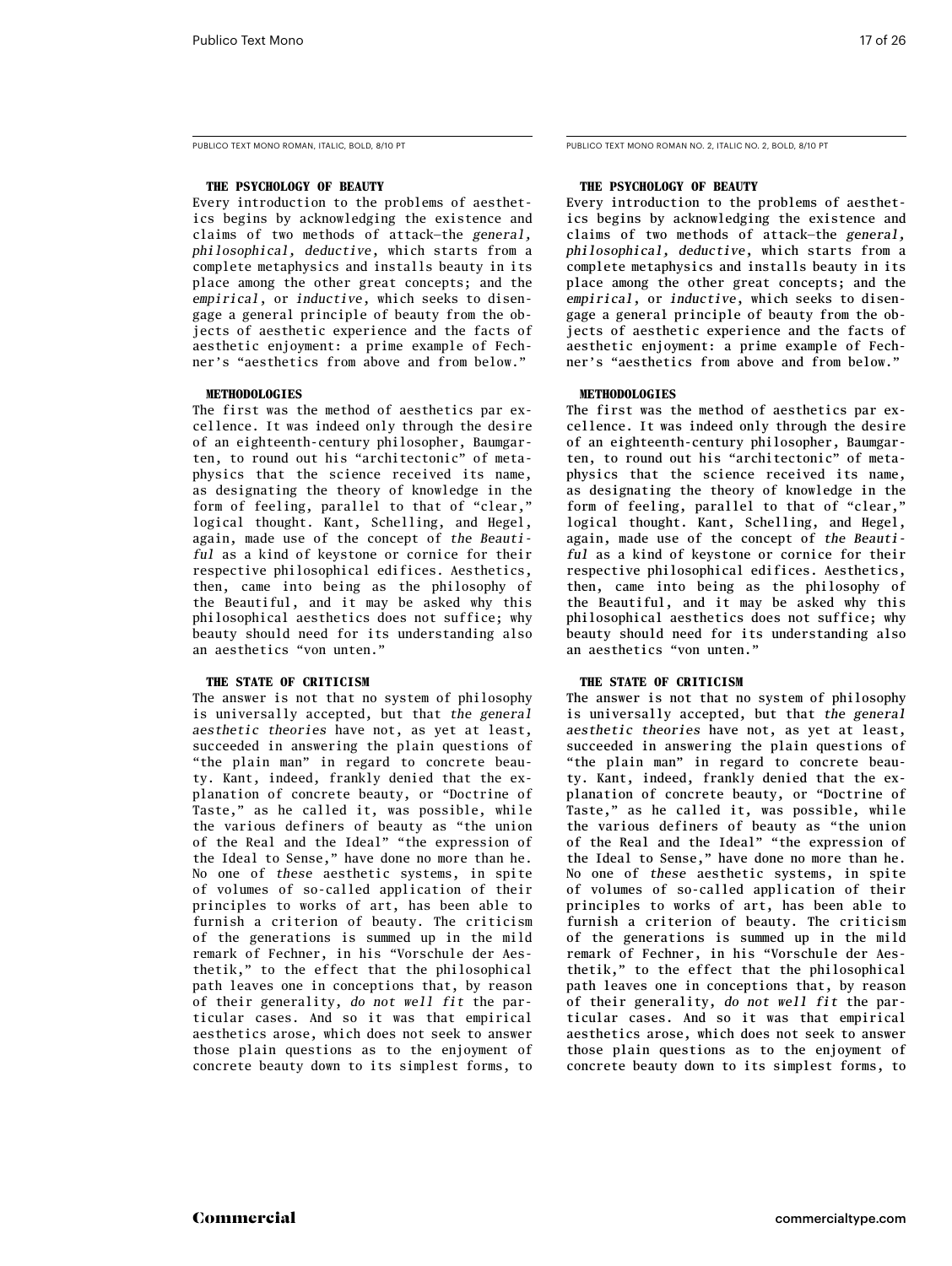### **The Psychology of Beauty**

**Every introduction to the problems of aesthetics begins by acknowledging the existence and claims of two methods of attack—the** *general, philosophical, deductive***, which starts from a complete metaphysics and installs beauty in its place among the other great concepts; and the**  *empirical***, or** *inductive***, which seeks to disengage a general principle of beauty from the objects of aesthetic experience and the facts of aesthetic enjoyment: a prime example of Fechner's "aesthetics from above and from below."** 

### **Methodologies**

**The first was the method of aesthetics par excellence. It was indeed only through the desire of an eighteenth-century philosopher, Baumgarten, to round out his "architectonic" of metaphysics that the science received its name, as designating the theory of knowledge in the form of feeling, parallel to that of "clear," logical thought. Kant, Schelling, and Hegel, again, made use of the concept of** *the Beautiful* **as a kind of keystone or cornice for their respective philosophical edifices. Aesthetics, then, came into being as the philosophy of the Beautiful, and it may be asked why this philosophical aesthetics does not suffice; why beauty should need for its understanding also an aesthetics "von unten."** 

### **The State of Criticism**

**The answer is not that no system of philosophy is universally accepted, but that** *the general aesthetic theories* **have not, as yet at least, succeeded in answering the plain questions of "the plain man" in regard to concrete beauty. Kant, indeed, frankly denied that the explanation of concrete beauty, or "Doctrine of Taste," as he called it, was possible, while the various definers of beauty as "the union of the Real and the Ideal" "the expression of the Ideal to Sense," have done no more than he. No one of** *these* **aesthetic systems, in spite of volumes of so-called application of their principles to works of art, has been able to furnish a criterion of beauty. The criticism of the generations is summed up in the mild remark of Fechner, in his "Vorschule der Aesthetik," to the effect that the philosophical path leaves one in conceptions that, by reason of their generality,** *do not well fit* **the particular cases. And so it was that empirical aesthetics arose, which does not seek to answer those plain questions as to the enjoyment of concrete beauty down to its simplest forms, to** 

### **The Psychology of Beauty**

**Every introduction to the problems of aesthetics begins by acknowledging the existence and claims of two methods of attack—the** *general, philosophical, deductive***, which starts from a complete metaphysics and installs beauty in its place among the other great concepts; and the**  *empirical***, or** *inductive***, which seeks to disengage a general principle of beauty from the objects of aesthetic experience and the facts of aesthetic enjoyment: a prime example of Fechner's "aesthetics from above and from below."** 

### **Methodologies**

**The first was the method of aesthetics par excellence. It was indeed only through the desire of an eighteenth-century philosopher, Baumgarten, to round out his "architectonic" of metaphysics that the science received its name, as designating the theory of knowledge in the form of feeling, parallel to that of "clear," logical thought. Kant, Schelling, and Hegel, again, made use of the concept of** *the Beautiful* **as a kind of keystone or cornice for their respective philosophical edifices. Aesthetics, then, came into being as the philosophy of the Beautiful, and it may be asked why this philosophical aesthetics does not suffice; why beauty should need for its understanding also an aesthetics "von unten."** 

### **The State of Criticism**

**The answer is not that no system of philosophy is universally accepted, but that** *the general aesthetic theories* **have not, as yet at least, succeeded in answering the plain questions of "the plain man" in regard to concrete beauty. Kant, indeed, frankly denied that the explanation of concrete beauty, or "Doctrine of Taste," as he called it, was possible, while the various definers of beauty as "the union of the Real and the Ideal" "the expression of the Ideal to Sense," have done no more than he. No one of** *these* **aesthetic systems, in spite of volumes of so-called application of their principles to works of art, has been able to furnish a criterion of beauty. The criticism of the generations is summed up in the mild remark of Fechner, in his "Vorschule der Aesthetik," to the effect that the philosophical path leaves one in conceptions that, by reason of their generality,** *do not well fit* **the particular cases. And so it was that empirical aesthetics arose, which does not seek to answer those plain questions as to the enjoyment of concrete beauty down to its simplest forms, to**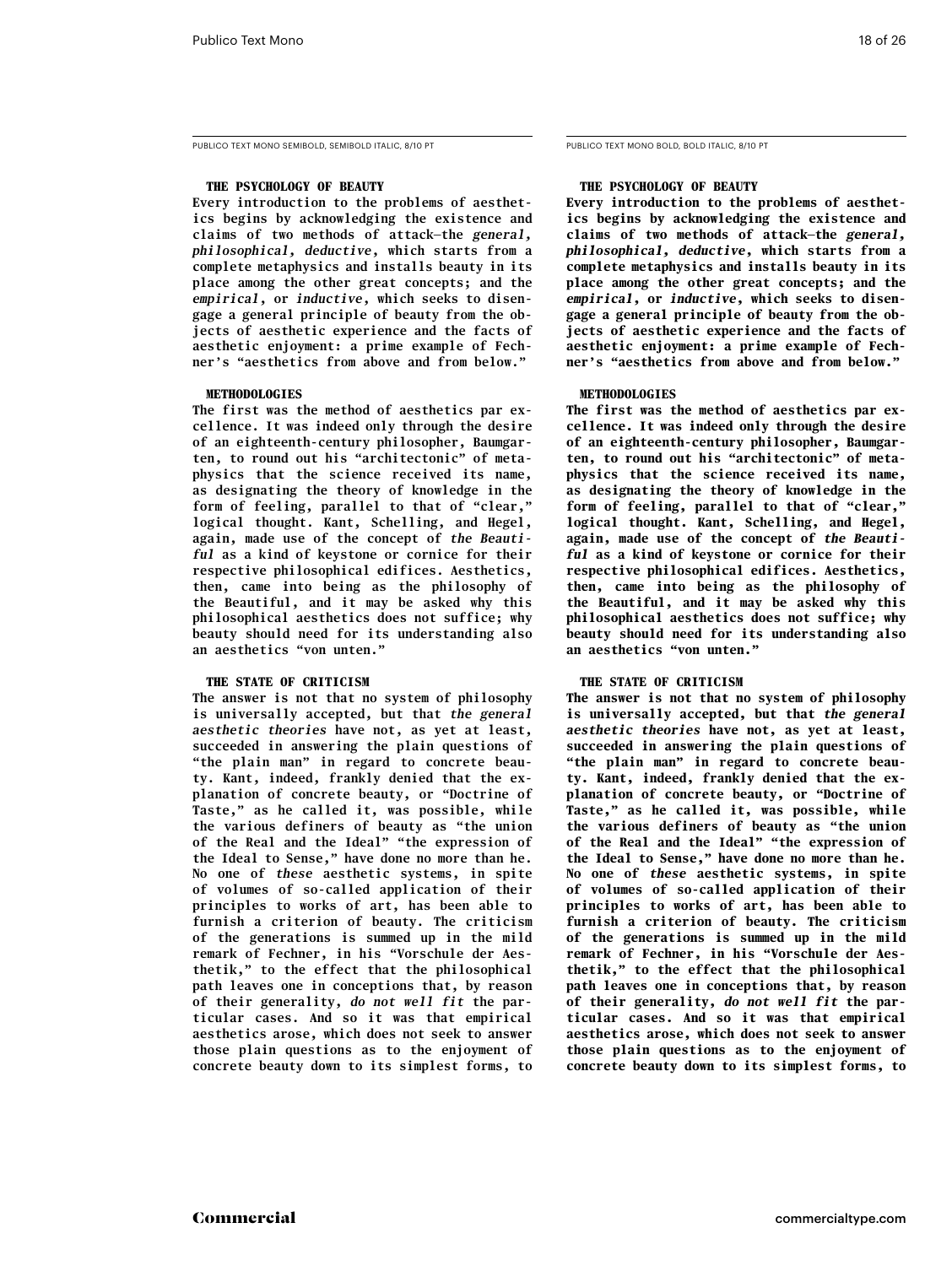### Publico Text Mono, 7/9 PT

**BRH JAN APR JUL**<br>ABBO 123,864 104,403 122,231 104,403 AIRD 245,856 287,968 266,550<br>ATHA 164,168 116,164 180,652 164,168 ARRO 341,215 420,021 399,981 BANF 126,845 154,861 140,616<br>BARO 120,103 220,044 190,820 BARO 120,103 BARR 315,614 351,414 340,156<br>BEAU 436,493 352,241 389,325 BEAU 436,493 BONA 461,656 357,465 295,610 BOWD 155,564 187,912 160,653<br>RRET 227.298 251.236 266,561 BRET 227,298 251,236 266,561 BROO 312,564 284,521 277,155 BURN 202,799 179,209 304,195 CALG 355,541 147,581 210,610 CAMP 219,102 240,031 156,616 CANM 122,692 162,241 141,155 CARB 310,012 250,219 265,857 CARD 158,778 160,081 170,624 CHIL 280,892 266,254 254,251<br>DATC 112,756 127,375 115,689 DATC 112,756 127,375 DECA 416,452 397,752 400,282 DOVR 236,861 249,765 287,201 DRAT 736,875 700,658 710,456 EACR 148,572 201,368 175,265 ecav 587,391 561,487 572,138 EIRE 218,342 210,968 199,267 ekef 491,384 458,620 446,182 falq 102,924 113,078 108,912

The sense of constructing situations is to fulfill human primitive desires and pursue a superior passional quality. From *Internationale Situationiste #1*: "This alone can lead to the further clarification of these simple basic desires, and to the confused emergence of new desires whose material roots will be precisely the new reality engendered by situationist constructions. *We must thus envisage a sort of situationist-oriented psychoanalysis in which, in contrast to the goals pursued by the various currents stemming from freudianism, each of the participants in this adventure would discover desires for specific ambiences in order to fulfill them. each person must seek what he loves, what attracts him. Through this method one can tabulate elements out of which situations can be constructed, along with projects to dynamize these elements.*" The primary obstacle to situations, therefore, is the culture of the advanced

Publico Text Mono roman, 7/9 PT

### Publico Text Mono bold, 7/9 PT

**The sense of constructing situations is to fulfill human primitive desires and pursue a superior passional quality. From**  *Internationale Situationiste #1***: "This alone can lead to the further clarification of these simple basic desires, and to the confused emergence of new desires whose material roots will be precisely the new reality engendered by situationist constructions.**  *We must thus envisage a sort of situationist-oriented psychoanalysis in which, in contrast to the goals pursued by the various currents stemming from freudianism, each of the participants in this adventure would discover desires for specific ambiences in order to fulfill them. each person must seek what he loves, what attracts him. Through this method one can tabulate elements out of which situations can be constructed, along with projects to dynamize these elements.***" The primary obstacle to situations, therefore, is the culture of the advanced** 

Publico Text Mono, 6/8 Pt

| BRH          | JAN     | APR     | JUL     |
|--------------|---------|---------|---------|
| ABBO         | 123,864 | 104,403 | 122,231 |
| AIRD         | 245,856 | 287,968 | 266,550 |
| ATHA         | 164,168 | 116,164 | 180,652 |
| <b>ARRO</b>  | 341,215 | 420,021 | 399,981 |
| BANF         | 126,845 | 154,861 | 140,616 |
| <b>BARO</b>  | 120,103 | 220,044 | 190,820 |
| BARR         | 315,614 | 351,414 | 340,156 |
| BEAU         | 436,493 | 352,241 | 389,325 |
| BONA         | 461,656 | 357,465 | 295,610 |
| <b>BOWD</b>  | 155,564 | 187,912 | 160,653 |
| BRET         | 227,298 | 251,236 | 266,561 |
| <b>BROO</b>  | 312,564 | 284,521 | 277,155 |
| BURN         | 202,799 | 179,209 | 304,195 |
| CALG         | 355,541 | 147,581 | 210,610 |
| CAMP         | 219,102 | 240,031 | 156,616 |
| <b>CANM</b>  | 122,692 | 162,241 | 141,155 |
| <b>CARB</b>  | 310,012 | 250,219 | 265,857 |
| <b>CARD</b>  | 158,778 | 160,081 | 170,624 |
| CHT L        | 280,892 | 266,254 | 254,251 |
| DATC         | 112,756 | 127,375 | 115,689 |
| DECA         | 416,452 | 397,752 | 400,282 |
| DOVR         | 236,861 | 249,765 | 287,201 |
| DRAT         | 736,875 | 700,658 | 710,456 |
| <b>EACR</b>  | 148,572 | 201,368 | 175,265 |
| <b>ECAV</b>  | 587,391 | 561,487 | 572,138 |
| <b>EIRE</b>  | 218,342 | 210,968 | 199,267 |
| EKEF         | 491,384 | 458,620 | 446,182 |
| FALQ         | 102,924 | 113,078 | 108,912 |
| <b>FBRO</b>  | 634,432 | 592,244 | 615,347 |
| <b>FDOR</b>  | 387,116 | 414,278 | 402,621 |
| FORW         | 227,298 | 251,236 | 266,561 |
| <b>GCM</b> I | 436.493 | 352.241 | 389.325 |

Publico Text Mono roman, 6/8 PT

The sense of constructing situations is to fulfill human primitive desires and pursue a superior passional quality. From *Internationale Situationiste #1*: "This alone can lead to the further clarification of these simple basic desires, and to the confused emergence of new desires whose material roots will be precisely the new reality engendered by situationist constructions. *We must thus envisage a sort of situationist-oriented psychoanalysis in which, in contrast to the goals pursued by the various currents stemming from freudianism, each of the participants in this adventure would discover desires for specific ambiences in order to fulfill them. each person must seek what he loves, what attracts him. Through this method one can tabulate elements out of which situations can be constructed, along with projects to dynamize these elements.*" The primary obstacle to situations, therefore, is the culture of the advanced capitalist society. The first issue of the journal Internationale Situationiste defined a situationist as "having to do with the theory or practical activity of constructing situations. One who engages in the construction of situations. The same defined situationism as "a

Publico Text Mono bold, 6/8 PT

**The sense of constructing situations is to fulfill human primitive desires and pursue a superior passional quality. From** *Internationale Situationiste #1***: "This alone can lead to the further clarification of these simple basic desires, and to the confused emergence of new desires whose material roots will be precisely the new reality engendered by situationist constructions.** *We must thus envisage a sort of situationist-oriented psychoanalysis in which, in contrast to the goals pursued by the various currents stemming from freudianism, each of the participants in this adventure would discover desires for specific ambiences in order to fulfill them. each person must seek what he loves, what attracts him. Through this method one can tabulate elements out of which situations can be constructed, along with projects to dynamize these elements.***" The primary obstacle to situations, therefore, is the culture of the advanced capitalist society. The first issue of the journal Internationale Situationiste defined a situationist as "having to do with the theory or practical activity of constructing situations. One who engages**  in the construction of situations. **The same defined situationism as "a**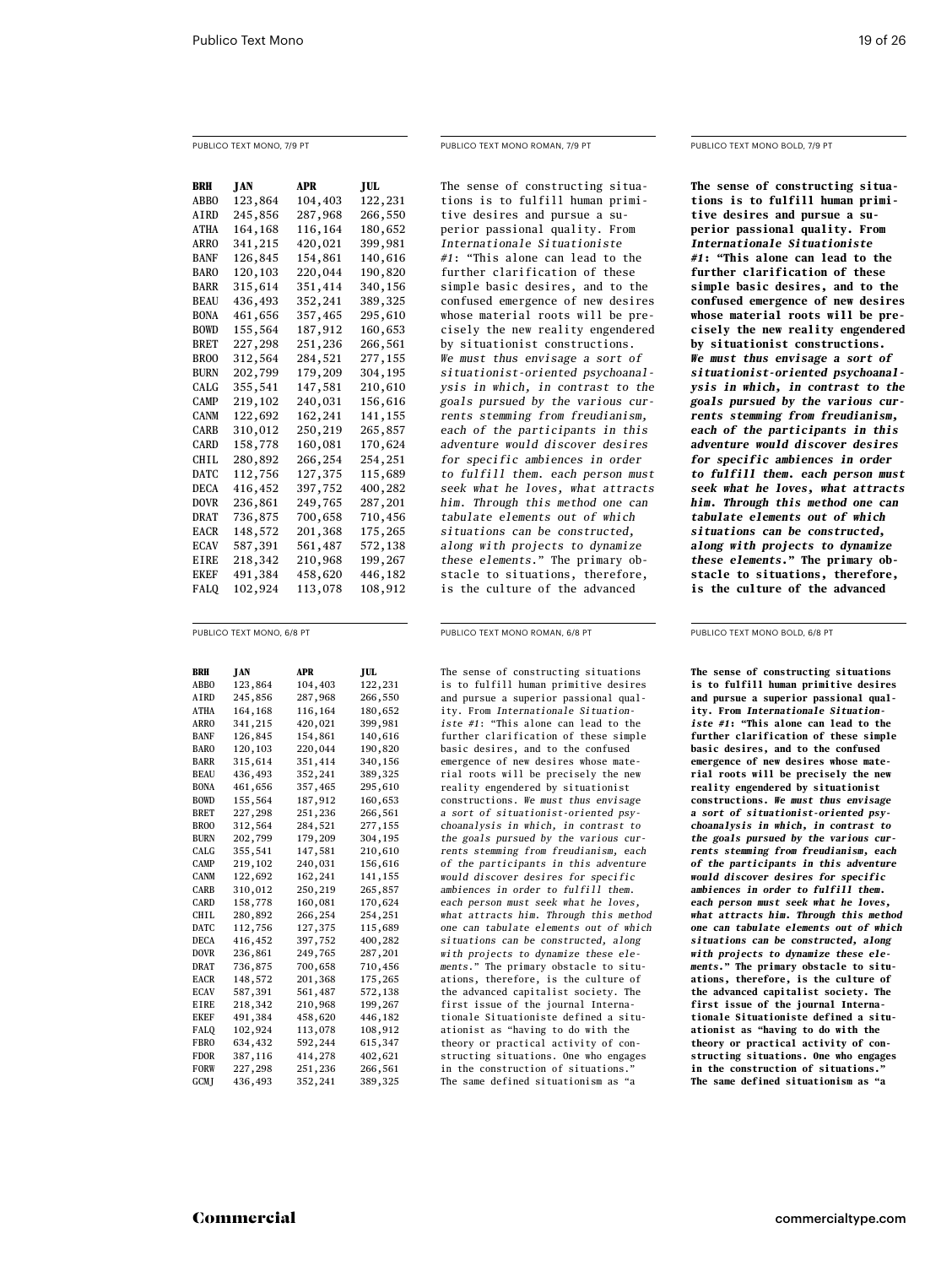Publico Text Mono Roman, italic, 9/10 PT

The Spanish War, which began in 1739, and the French war which soon followed it occasioned further increase of the debt, which, on the 31st of December 1748, after the war had been concluded by the Treaty of Aix-la-Chapelle, amounted to £78,293,313. The most profound peace of seventeen years continuance had taken no more than £8,328,354. from it. A war of less than nine years' continuance added £31,338,689 to it. (Refer to James Postlethwaite's *The History of the Public Revenue.*) During the administration of Mr. Pelham, the interest of the public debt was reduced, or at least measures were taken for reducing it, from four to three per cent; the sinking fund was increased, and some part of the public debt was paid off. In 1755, before the breaking out of the late war, the funded debt of Great Britain amounted to £72,289,673. On the 5th

Publico Text Mono Roman, italic, 9/12 PT

The Spanish War, which began in 1739, and the French war which soon followed it occasioned further increase of the debt, which, on the 31st of December 1748, after the war had been concluded by the Treaty of Aix-la-Chapelle, amounted to £78,293,313. The most profound peace of seventeen years continuance had taken no more than £8,328,354. from it. A war of less than nine years' continuance added £31,338,689 to it. (Refer to James Postlethwaite's *The History of the Public Revenue.*) During the administration of Mr. Pelham, the interest of the public debt was reduced, or at least measures were taken for reducing it, from four to three per cent; the sinking fund was increased, and some part of the public debt was paid off. In 1755, before the breaking out of the late war, the funded debt of Great Britain amounted to £72,289,673. On the 5th

Publico Text Mono Roman, italic, 9/11 PT

The Spanish War, which began in 1739, and the French war which soon followed it occasioned further increase of the debt, which, on the 31st of December 1748, after the war had been concluded by the Treaty of Aix-la-Chapelle, amounted to £78,293,313. The most profound peace of seventeen years continuance had taken no more than £8,328,354. from it. A war of less than nine years' continuance added £31,338,689 to it. (Refer to James Postlethwaite's *The History of the Public Revenue.*) During the administration of Mr. Pelham, the interest of the public debt was reduced, or at least measures were taken for reducing it, from four to three per cent; the sinking fund was increased, and some part of the public debt was paid off. In 1755, before the breaking out of the late war, the funded debt of Great Britain amounted to £72,289,673. On the 5th

Publico Text Mono Roman, italic, 9/13 PT

The Spanish War, which began in 1739, and the French war which soon followed it occasioned further increase of the debt, which, on the 31st of December 1748, after the war had been concluded by the Treaty of Aix-la-Chapelle, amounted to £78,293,313. The most profound peace of seventeen years continuance had taken no more than £8,328,354. from it. A war of less than nine years' continuance added £31,338,689 to it. (Refer to James Postlethwaite's *The History of the Public Revenue.*) During the administration of Mr. Pelham, the interest of the public debt was reduced, or at least measures were taken for reducing it, from four to three per cent; the sinking fund was increased, and some part of the public debt was paid off. In 1755, before the breaking out of the late war, the funded debt of Great Britain amounted to £72,289,673. On the 5th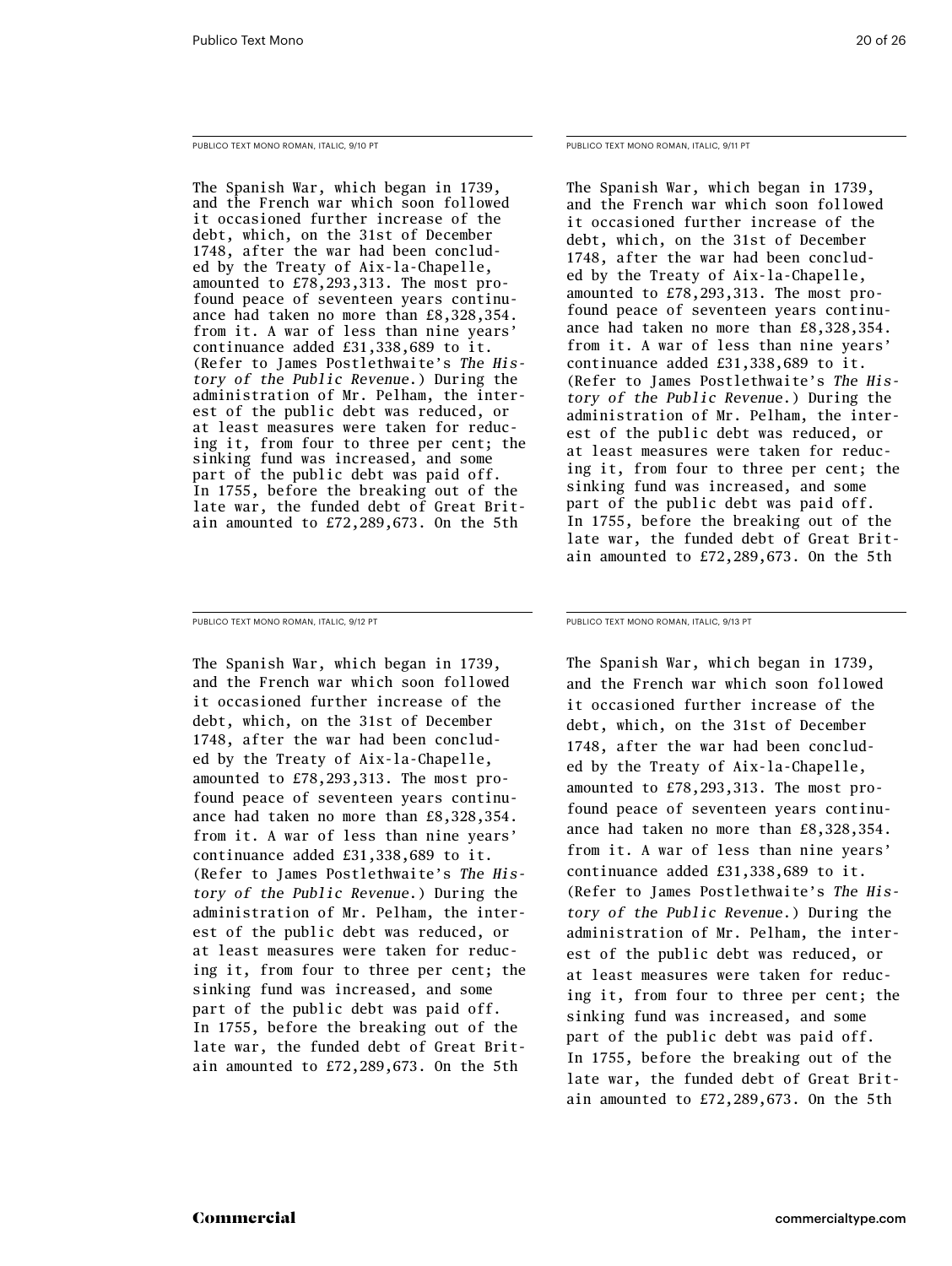### ČESKÝ (CZECH) Publico Text Mono Roman, italic, 9/11 PT

Ačkoli klimšova nenapsala knih mnoho, přece zná ji ta naše četbychtivá mládež tuze dobře. Zná ji zejména z knih: Z jara do léta, Kniha báchorek, Paleček a Malenka, Z ráje, Rodinná skřínka a j., a pak z různých časopisů pro mládež, do nichž velice pilně přispívá. Její práce vesměs děti naše rády čítají, poněvadž skutečně vynikají vším, čeho se na dobré četbě žádá. Však Klimšova také pracuje s láskou, pracuje opravdově vážně a nevydá nic na světlo, co by důkladně nepodrobila soudu svému i soudu jiných. A to právě dodává jejím prácem té pravé ceny. Nuže seznammež se se životem této tiché a skromné pracovnice, seznammež se i s jejími pěknými spisy. Klimšova narodila se 7. dne měsíce prosince roku 1851. v Poličce. Otec její byl dosti zámožným a váženým měšťanem, měltě v Poličce dům a byl dlouhá léta členem obecního zastupitelstva, ba i městským radním. *Při domě měli Klimšovi zahrádku.* Něžná matka Bohumilčina milovala totiž velice kvě-

DEUTSCH (GERMAN) Publico Text Mono Roman, italic, 9/11 PT

Sehen wir das Gesamtbild unseres heutigen Lebens nur mit unseren Augen an, so können wir die Folgerung ziehen, daß dieses Gebilde einen chaotischen Charakter trägt, und es kann uns nicht wundern, daß diejenigen, welche sich in diesem scheinbaren Chaos unwohl fühlen, der Welt entfliehen oder sich in geistigen Abstraktionen verlieren wollen. Doch jedenfalls muß es uns klar sein, daß diese Flucht vor der Wirklichkeit ein ebenso großer Irrtum ist wie jene Anlehnung an den reinsten Materialismus. Weder die Flucht in das Mittelalter, noch der von verschiedenen Kunsthistorikern empfohlene Wiederaufbau des Olympos kann und die Lösung bringen. Unsere Zeit hat eine andere Mission zu erfüllen als die des Mittelalters und des Hellenismus. *Um die Aufgabe unserer Zeit richtig zu verstehen, ist es notwendig,* daß wir nicht nur mit unseren Augen, sondern vielmehr mit unseren innerlichen Sinnesorganen die Lebensstruktur erfassen. Haben wir

DANSK (DANISH) Publico Text Mono Roman, italic, 9/11 PT

Der var en lille havfisk af god familie, navnet husker jeg ikke, det må de lærde sige dig. Den lille fisk havde attenhundrede søskende, alle lige gamle; de kendte ikke deres fader eller moder, de måtte straks skøtte sig selv og svømme om, men det var en stor fornøjelse; vand havde de nok at drikke, hele verdenshavet, føden tænkte de ikke på, den kom nok; hver ville følge sin lyst, hver ville få sin egen historie, ja det tænkte heller ingen af dem på. Solen skinnede ned i vandet, det lyste om dem, det var så klart, det var en verden med de forunderligste skabninger, og nogle så gruelig store, med voldsomme gab, de kunne sluge de attenhundrede søskende, men det tænkte de heller ikke på, for ingen af dem var endnu blevet slugt. *De små svømmede sammen, tæt op til hverandre,* som sildene og makrellerne svømmer; men som de allerbedst svømmede i vandet og tænkte på ingenting, sank, med forfærdelig lyd, ovenfra, midt ned imel-

### ESPAÑOL (SPANISH) Publico Text Mono Roman, italic, 9/11 PT

En esta conferencia no pretendo, como en anteriores, definir, sino subrayar; no quiero dibujar, sino sugerir. Animar, en su exacto sentido. Herir pájaros soñolientos. Donde haya un rincón oscuro, poner un reflejo de nube alargada y regalar unos cuantos espejos de bolsillo a las señoras que asisten. He querido bajar a la ribera de los juncos. Por debajo de las tejas amarillas. A la salida de las aldeas, donde el tigre se come a los niños. Estoy en este momento lejos del poeta que mira el reloj, lejos del poeta que lucha con la estatua, que lucha con el sueño, que lucha con la anatomía; he huido de todos mis amigos y me voy con aquel muchacho que se come la fruta verde y mira cómo las hormigas devoran al pájaro aplastado por el automóvil. *Por las calles más puras del pueblo me encontraréis;* por el aire viajero y la luz tendida de las melodías que Rodrigo Caro llamó "reverendas madres de todos los cantares". Por todos los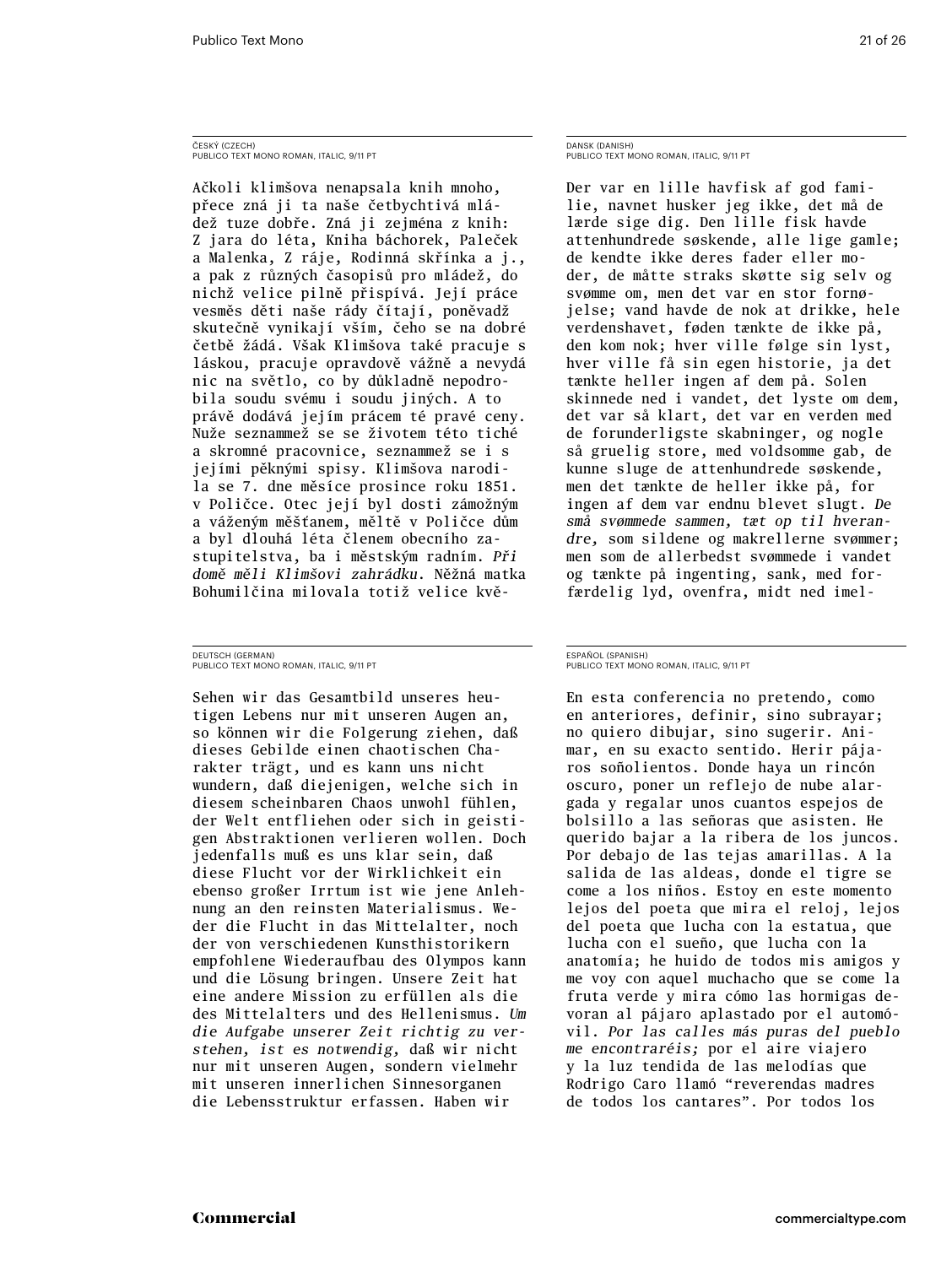### FRANÇAIS (FRENCH) Publico Text Mono Roman, italic, 9/11 PT

Dada a son origine dans le dictionnaire. C'est terriblement simple. En français cela signifie «cheval de bois». En allemand «va te faire, au revoir, à la prochaine». En roumain «oui en effet, vous avez raison, c'est ça, d'accord, vraiment, on s'en occupe», etc. C'est un mot international. Seulement un mot et ce mot comme mouvement. Très facile à comprendre. Lorsqu'on en fait une tendance artistique, cela revient à vouloir supprimer les complications. *Psychologie Dada.* Allemagne Dada y compris indigestions et crampes brouillardeuses, littérature Dada, bourgeoisie Dada et vous, très vénérés poètes, vous qui avez toujours fait de la poésie avec des mots, mais qui n'en faites jamais du mot lui-même, vous qui tournez autour d'un simple point en poétisant. Guerre mondiale Dada et pas de fin, révolution Dada et pas de commencement. Dada, amis et soi-disant poètes, très estimés fabricateurs et évangélistes Dada Tza-

MAGYAR (HUNGARIAN) Publico Text Mono Roman, italic, 9/11 PT

Hajnali két órakor a segédtiszt belépett a tábornok szobájába és jelentette, hogy a járőrök elindultak a hodricsi úton. Az asztalra állított petróleumlámpa körül szétteregetett tereprajzok és jelentések hevertek, rajtuk keresztbe dobva egy ezüstgombos lovaglópálca. A tábornok a szoba közepén állt és hideg arccal hallgatta a segédtiszt szavait. Kurtára nyírt szakála rőtesen csillogott a lámpafényben. *Aranykeretes szemüvege mögül jeges nyugalommal csillámlottak elő kék szemei.* Csupa energia volt ez a hat láb magas, karcsú ember, aki egy hónap előtt vette át a feldunai hadtest parancsnokságát. De most mégis, mintha valami fáradtságot vagy inkább fásultságot árultak volna el mozdulatai. Némán bólintott s mikor a segédtiszt mögött becsukódott az ajtó, kimerülten dobta magát a kopott díványra. Két nap óta mindig talpon volt s egyik izgalom a másik után érte. A Szélakna irányában fekvő főcsapat felé haladó ellenség már egy ITALIANO (ITALIAN) Publico Text Mono Roman, italic, 9/11 PT

Dapprima, ripetendendo l'errore commesso in gioventù, scrisse di animali che conosceva poco, e le sue favole risonarono di ruggiti e barriti. Poi si fece più umano, se così si può dire, scrivendo degli animali che credeva di conoscere. Così la mosca gli regalò una gran quantità di favole dimostrandosi un animale più utile di quanto si creda. In una di quelle favole ammirava la velocità del dittero, velocità sprecata perchè non gli serviva nè a raggiungere la preda nè a garantire la sua incolumità. Qui faceva la morale una testuggine. Un'altra favola esaltava la mosca che distruggeva le cose sozze da essa tanto amate. Una terza si meravigliava che la mosca, l'animale più ricco d'occhi, veda tanto imperfettamente. Infine una raccontava di un uomo che, dopo di aver schiacciato una mosca noiosa, le gridò: "Ti ho beneficata; ecco che non sei più una mosca". Con tale sistema *era facile di avere ogni giorno* la favola pronta col caffè

POLSKI (POLISH) Publico Text Mono Roman, italic, 9/11 PT

Od wczoraj jakiś niepokój panuje w uliczce. Stary Mendel dziwi się i częściej niż zwykle nakłada krótką łajkę patrząc w okno. Tych ludzi nie widział on tu jeszcze. Gdzie idą? Po co przystają z robotnikami, śpieszącymi do kopania fundamentów pod nowy dom niciarza Greulicha? Skąd się tu wzięły te obszarpane wyrostki? Dlaczego patrzą tak po sieniach? Skąd mają pieniądze, że idą w pięciu do szynku? Stary Mendel kręci głową, smokcząc mały, silnie wygięty wiśniowy cybuszek. *On zna tak dobrze tę uliczkę cichą. Jej fizjonomię, jej ruch.* jej głosy, jej tętno. Wie, kiedy zza którego węgła wyjrzy w dzień pogodny słońce; ile dzieci przebiegnie rankiem, drepcąc do ochronki, do szkoły; ile zwiędłych dziewcząt w ciemnych chustkach, z małymi blaszeczkami w ręku przejdzie po trzy, po cztery, do fabryki cygar na robotę; ile kobiet przystanie z koszami na starym, wytartym chodniku, pokazując sobie zakupione jarzyny,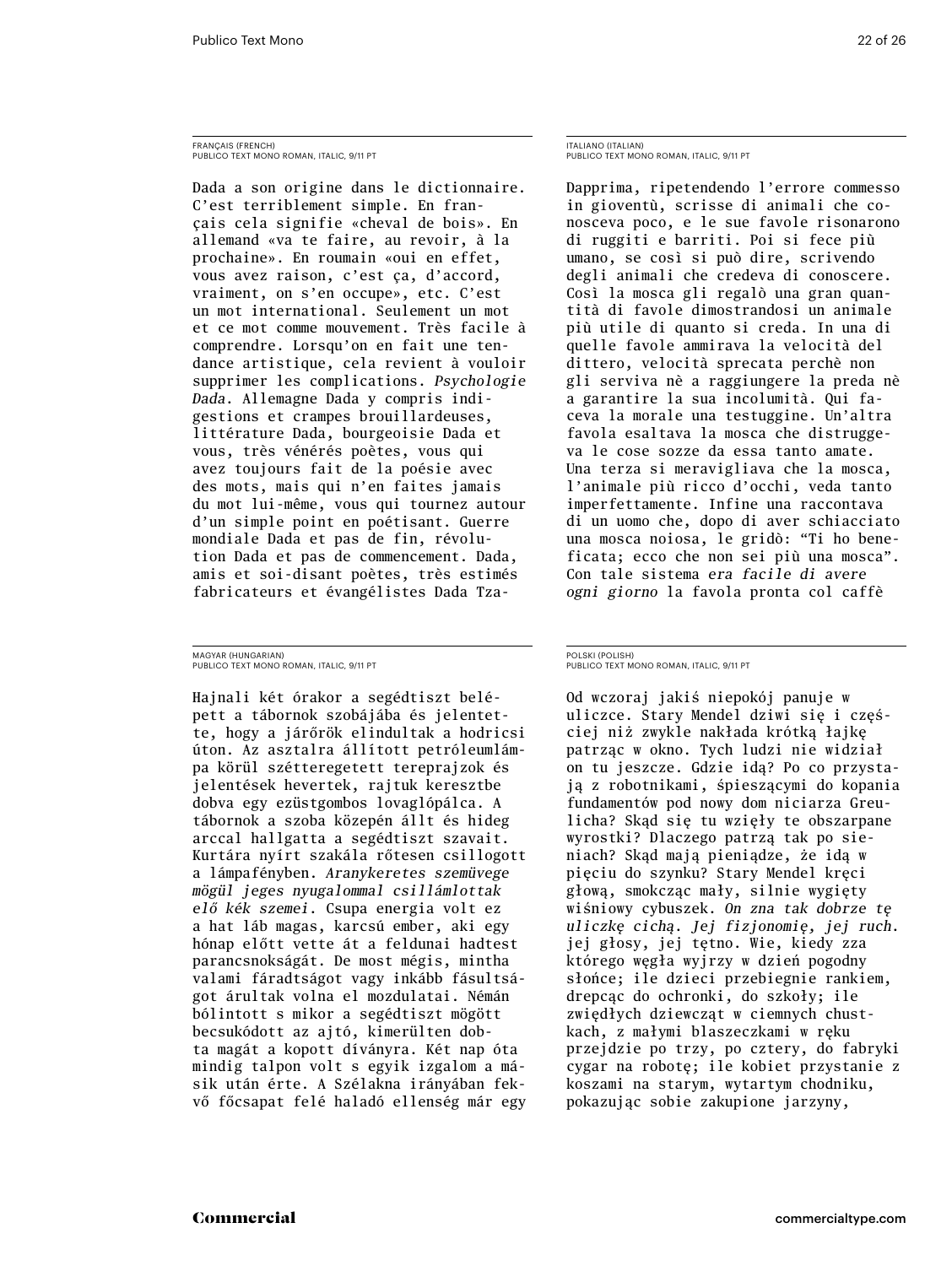### PORTUGUÊS (PORTUGUESE) Publico Text Mono Roman, italic, 9/11 PT

D. Benedita levantou-se, no dia seguinte, com a idéia de escrever uma carta ao marido, uma longa carta em que lhe narrasse a festa da véspera, nomeasse os convivas e os pratos, descrevesse a recepção noturna, e, principalmente, desse notícia das novas relações com D. Maria dos Anjos. A mala fechava- -se às duas horas da tarde, D. Benedita acordara às nove, e, não morando longe (morava no *Campo da Aclamação*), um escravo levaria a carta ao correio muito a tempo. Demais, chovia; D. Benedita arredou a cortina da janela, deu com os vidros molhados; era uma chuvinha teimosa, o céu estava todo brochado de uma cor pardo-escura, malhada de grossas nuvens negras. Ao longe, viu flutuar e voar o pano que cobria o balaio que uma preta levava à cabeça: concluiu que ventava. Magnífico dia para não sair, e, portanto, escrever uma carta, duas cartas, todas as cartas de uma esposa ao marido ausente. Ninguém viria tentá-

SVENSKA (SWEDISH) Publico Text Mono Roman, italic, 9/11 PT

Klockan var mellan åtta och nio den vackra majmorgonen, då Arvid Falk efter scenen hos brodern vandrade gatorna framåt, missnöjd med sig själv, missnöjd med brodern och missnöjd med det hela. Han önskade att det vore mulet och att han hade dåligt sällskap. Att han var en skurk, det trodde han icke fullt på, men han var icke nöjd med sig själv, han var så van att ställa höga fordringar på sig, och han var inlärd att i brodern se ett slags styvfar, för vilken han hyste stor aktning, nästan vördnad. Men även andra tankar döko upp och gjorde honom bekymrad. Han var utan pengar och utan sysselsättning. Detta senare var kanske det värsta ty sysslolösheten var honom en svår fiende, begåvad med en aldrig vilande fantasi som han var. *Under ganska obehagliga funderingar hade han kommit ner på Lilla Trädgårdsgatan;* han följde vänstra trottoaren utanför Dramatiska Teatern och befann sig snart inne på Norrlandsgatan; han vandrade utan mål

SUOMI (FINNISH) Publico Text Mono Roman, italic, 9/11 PT

He olivat ystäviä ystävyydessä, joka oli läheisempää kuin veljeys. Nello oli pieni Ardennelainen — Patras suuri Flamandilainen. He olivat saman ikäisiä vuosilla mitattuna, mutta kuitenkin toinen oli vielä nuori, toinen oli jo vanha. He olivat asuneet yhdessä koko ikänsä; molemmat he olivat orpoja ja kurjia sekä saivat leipänsä samasta kädestä. Se oli ollut heidän siteensä alku, heidän ensimmäinen sympatian säikeensä; se oli vahvistunut päivä päivältä ja kasvanut heidän mukanaan kiinteänä ja erottamattomana niin, että he alkoivat rakastaa toisiansa erittäin paljon. Heidän kotinsa oli pieni mökki pienen *Flamandilaisen kylän reunalla*, peninkulman päässä Antverpenistä. Kylä sijaitsi leveiden laidunkaistaleiden ja viljavainioiden välissä, ja sen läpi virtaavan suuren kanavan reunamilla kasvoi pitkät rivit tuulessa taipuvia poppeleita ja tervaleppiä. Siinä oli parikymmentä maatilaa ja taloa, joiden ikkunaluukut olivat

### TÜRKÇE (TURKISH) Publico Text Mono Roman, italic, 9/11 PT

Sadık genç, araladığı kapıyı çekince, yine birden kararan sanduka sükunu içinde, İskender Paşa, galeyansız ibadetine başlardı. Artık dünyaya dair hiçbir ümidi kalmamıştı. İstediği yalnız bir iman selametiydi. Vâkıa korkak bir adam değildi. Ama, muhakkak bir ölümü her gün, her saat, her dakika, hatta her saniye beklemek… Onun cesaretini kırmış, sinirlerini zayıflatmıştı. Evet, ya kafası kesilecek, ya boğulacaktı! Düşündükçe, ensesinde soğuk bir satırın sarih temasını duyar gibi oluyordu. Bu sarih temas silinirken karşısına kendi boğuk hayali gelirdi; gözleri patlamış, kavuğu bir tarafa yuvarlanmış, boynu yağlı bir kement ile sıkılmış, ayağından pabuçları çıkmış, ipek kuşağı çözülmüş, karanlık, köpüklü ağzından siyah dili sarkmış bir naaş… İskender Paşa'nın yerde sürünen ölüsü! *Titrer, gözlerini oğuşturur, yine salât-ü selamlarını çekmeye başlardı.* Yakın akıbetinin bu uzvî hatırası o kadar bariz, o kadar kuvvetliydi ki…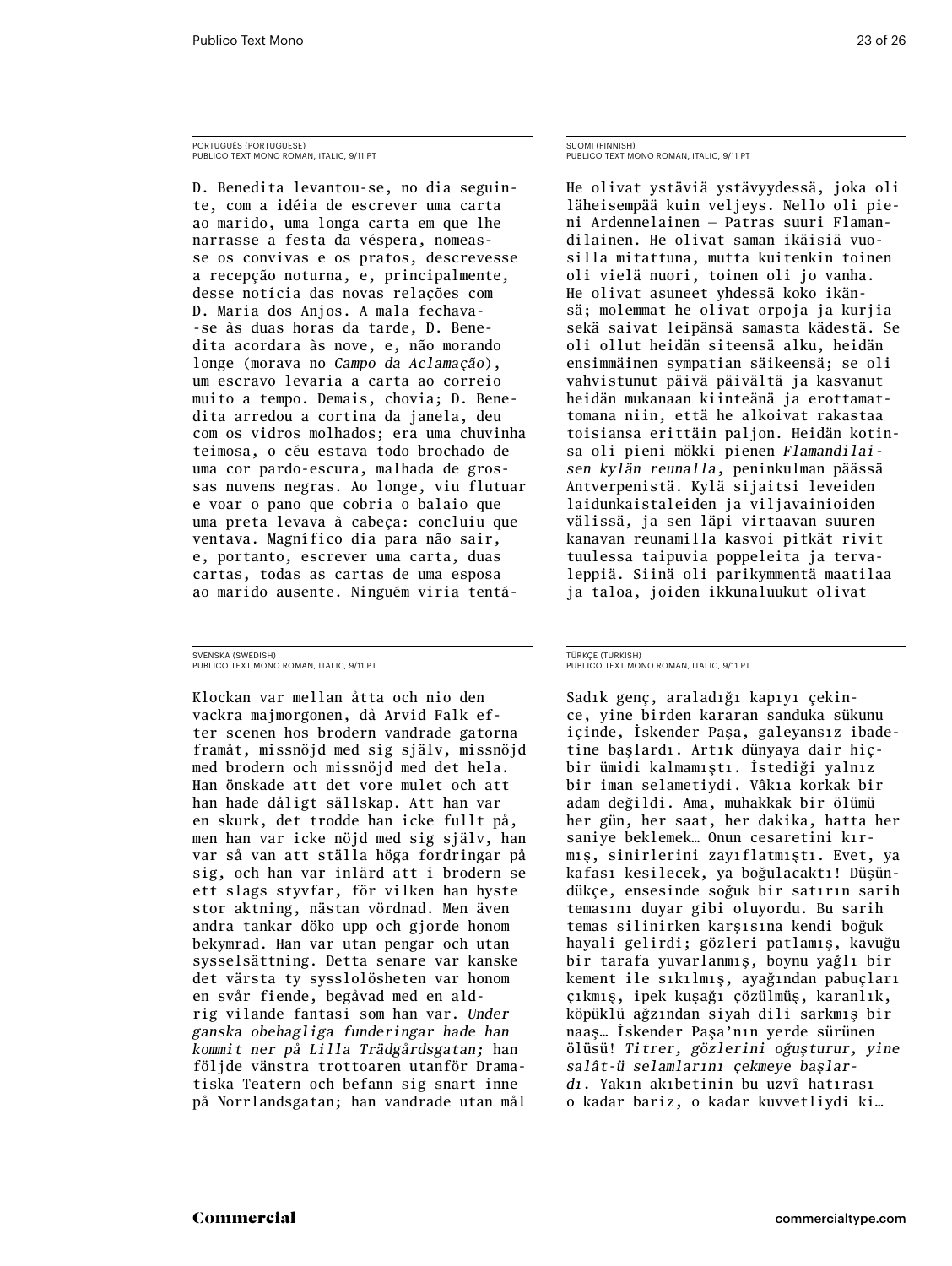| <b>UPPERCASE</b>                               | ABCDEFGHIJKLMNOPQRSTUVWXYZ                                                                                                    |  |  |  |
|------------------------------------------------|-------------------------------------------------------------------------------------------------------------------------------|--|--|--|
| LOWERCASE                                      | abcdefghijklmnopqrstuvwxyz                                                                                                    |  |  |  |
| STANDARD PUNCTUATION                           | $\{1:\{?., :; ---() [ ] \{}\}/ \ \ \& @*```", \ldots, \> \$ \cdot \{\dagger\} \> \mathbb{R}$                                  |  |  |  |
| ALL CAP PUNCTUATION                            | $i \in -(-() [ ] { } /   \otimes \infty \Leftrightarrow \infty$                                                               |  |  |  |
| TABULAR LINING<br>default figures              | $$EEY1234567890$ $$f$ %% a 0 # ° < + = - x ÷ > '"                                                                             |  |  |  |
| PREBUILT FRACTIONS                             | $\frac{1}{2}$ $\frac{1}{3}$ $\frac{2}{3}$ $\frac{1}{4}$ $\frac{3}{4}$ $\frac{1}{8}$ $\frac{3}{8}$ $\frac{5}{8}$ $\frac{7}{8}$ |  |  |  |
| <b>NUMERATORS &amp;</b><br><b>DENOMINATORS</b> | 1234567890/1234567890                                                                                                         |  |  |  |
| <b>SUPERSCRIPT &amp;</b><br><b>SUBSCRIPT</b>   | $H^{+-1}$ 2 3 4 5 6 7 8 9 0 $H_{+-1}$ 2 3 4 5 6 7 8 9 0                                                                       |  |  |  |
| STYLISTIC ALTERNATES                           | JR ® ĴŔŘŖ                                                                                                                     |  |  |  |
| MATHEMATICAL SYMBOLS                           | ≤±≈≠≥←→●○■□★☆▼▽◀◁▶▷▲△                                                                                                         |  |  |  |
| ACCENTED UPPERCASE                             | ÁÂÀÄÅÃĂĀĄÅÆÆÇĆČĈĊĎĐÉÊÈËĔĖĒĘĞĜĢĠĦĤÍÎÌÏİĮĨĬ<br>ĴĶŁĹĽĻĿÑŃŇŅŊÓÔŎÖŐŐŌØØŒŔŘŖŠŚŞŜŞÞŤŢŦÚWÛÙÜŬŰŪ<br>ŲŮŨŴŴŴŴÝŶŸŽŹŻ                      |  |  |  |
| ACCENTED LOWER CASE                            | áâàäåãăāaåææçćčĉċďđéêèëěėeęğĝģġħĥíîìïiiįĩĭĵ<br>kłllllmnnnnnnnn konstrekssess btteu û u u u u<br>ũẃŵẁẅýŷÿžźż                   |  |  |  |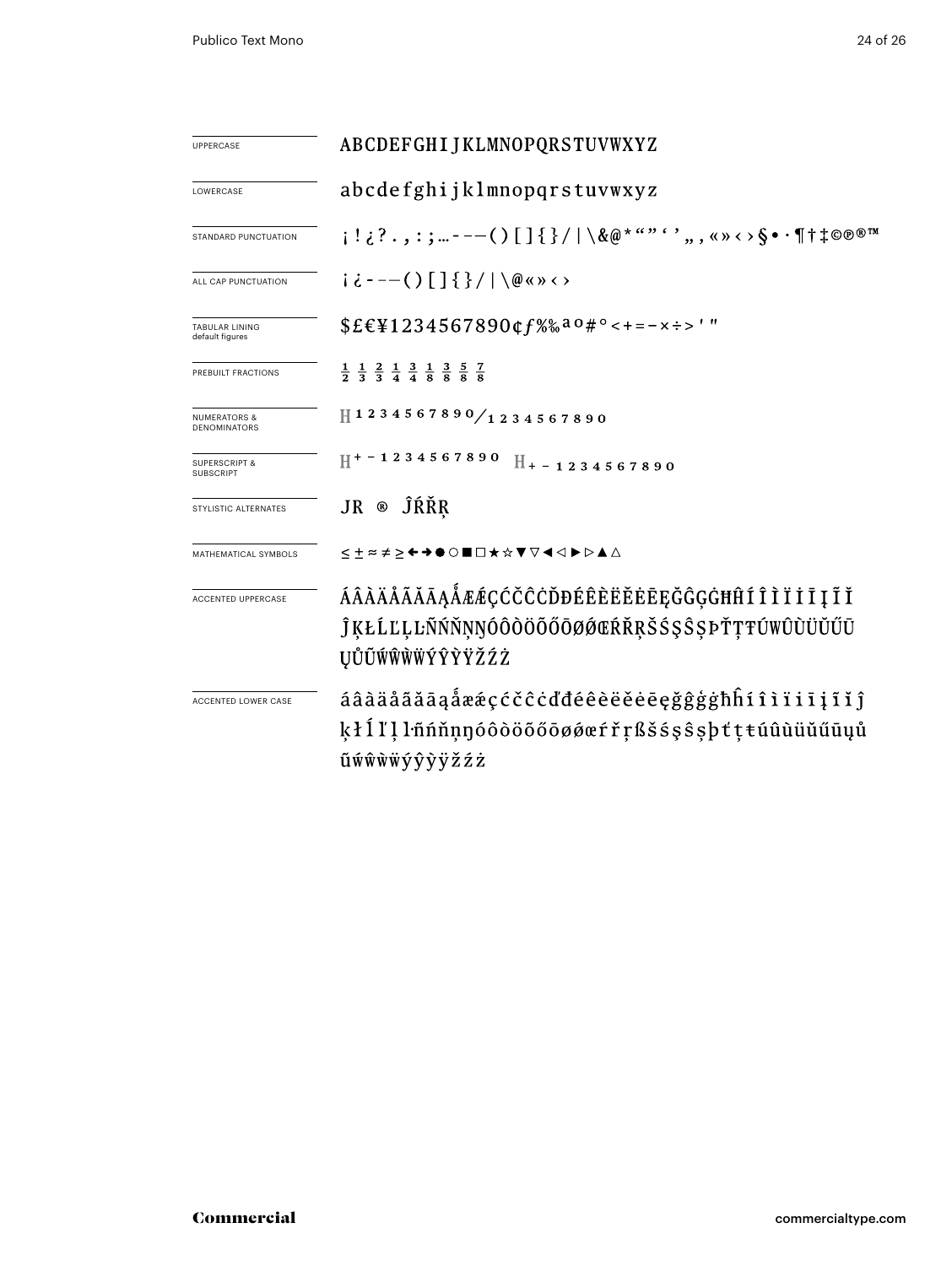| <b>OPENTYPE FEATURES</b><br><b>FAMILY WIDE</b>           | <b>DEACTIVATED</b>                                          | <b>ACTIVATED</b>                                        |
|----------------------------------------------------------|-------------------------------------------------------------|---------------------------------------------------------|
| ALL CAPS<br>opens up spacing, moves<br>punctuation up    | Sale @ [Only] \$1190/€950                                   | SALE @ [ONLY] \$1190/€950                               |
| <b>TABULAR LINING</b><br>default figures                 | Sale Price \$3,460 €1,895<br>Originally $\Psi$ 7,031 £9,215 | Sale Price \$3,460 €1,895<br>Originally $47,031$ £9,215 |
| <b>FRACTIONS</b><br>ignores numeric date format          | 21/03/10 2 1/18 460/9201                                    | $21/03/10$ $2^{1}/18$ $4^{60}/9201$                     |
| SUPERSCRIPT/SUPERIOR                                     | $x158 + y23 \times z18 - a4260$                             | $X^{158} + V^{23} \times Z^{18} - 3^{4260}$             |
| SUBSCRIPT/INFERIOR                                       | $x158 \div y23 \times z18 - a4260$                          | $X_{158} \div Y_{23} \times Z_{18} - A_{4260}$          |
| <b>DENOMINATOR</b><br>for making arbitrary fractions     | 0123456789 0123456789                                       | 0123456789 0123456789                                   |
| <b>NUMERATOR</b><br>for making arbitrary fractions       | 0123456789 0123456789                                       | 0123456789 0123456789                                   |
| <b>LANGUAGE FEATURE</b><br>Nederlands (Dutch) IJ glyph   | RIJKS Vrijdag IJmuiden                                      | RIJKS Vrijdag IJmuiden                                  |
| <b>LANGUAGE FEATURE</b><br>Polski (Polish) kreska accent | ŹRÓDŁA możliwość ślady                                      | ŹRÓDŁA możliwość ślady                                  |
| <b>LANGUAGE FEATURE</b><br>Română (Romanian) s accent    | CONȘTIINȚA științifice                                      | CONȘTIINȚA științifice                                  |
| <b>OPENTYPE FEATURES</b><br><b>ROMAN &amp; ITALIC</b>    | <b>DEACTIVATED</b>                                          | <b>ACTIVATED</b>                                        |
| CONTEVTILAL ALTERNATES                                   | 21 / 2 / 1 / 1 /<br>2/1                                     | 3.<br>01 C / 11                                         |

contextual alternates nut fractions for halves, thirds, quarters, and eighths

STYLISTIC SET 01 alternate R STYLISTIC SET 02 alternate J

STYLISTIC SET 03 alternate �

STYLISTIC ALTERNATES Illustrator/Photoshop

 $3^{1/2}$   $6/17$   $1/4$   $1/250$   $3/8$   $3\frac{1}{2}$   $6/17$   $\frac{1}{4}$   $1/250$   $\frac{3}{8}$ 

Readily Regulates Racing Readily Regulates Racing Ernest Wright & Son LLC® Ernest Wright & Son LLC® Jimmy Jones Just Joining Jimmy Jones Just Joining Radiation Jumblers Inc.® Radiation Jumblers Inc.®